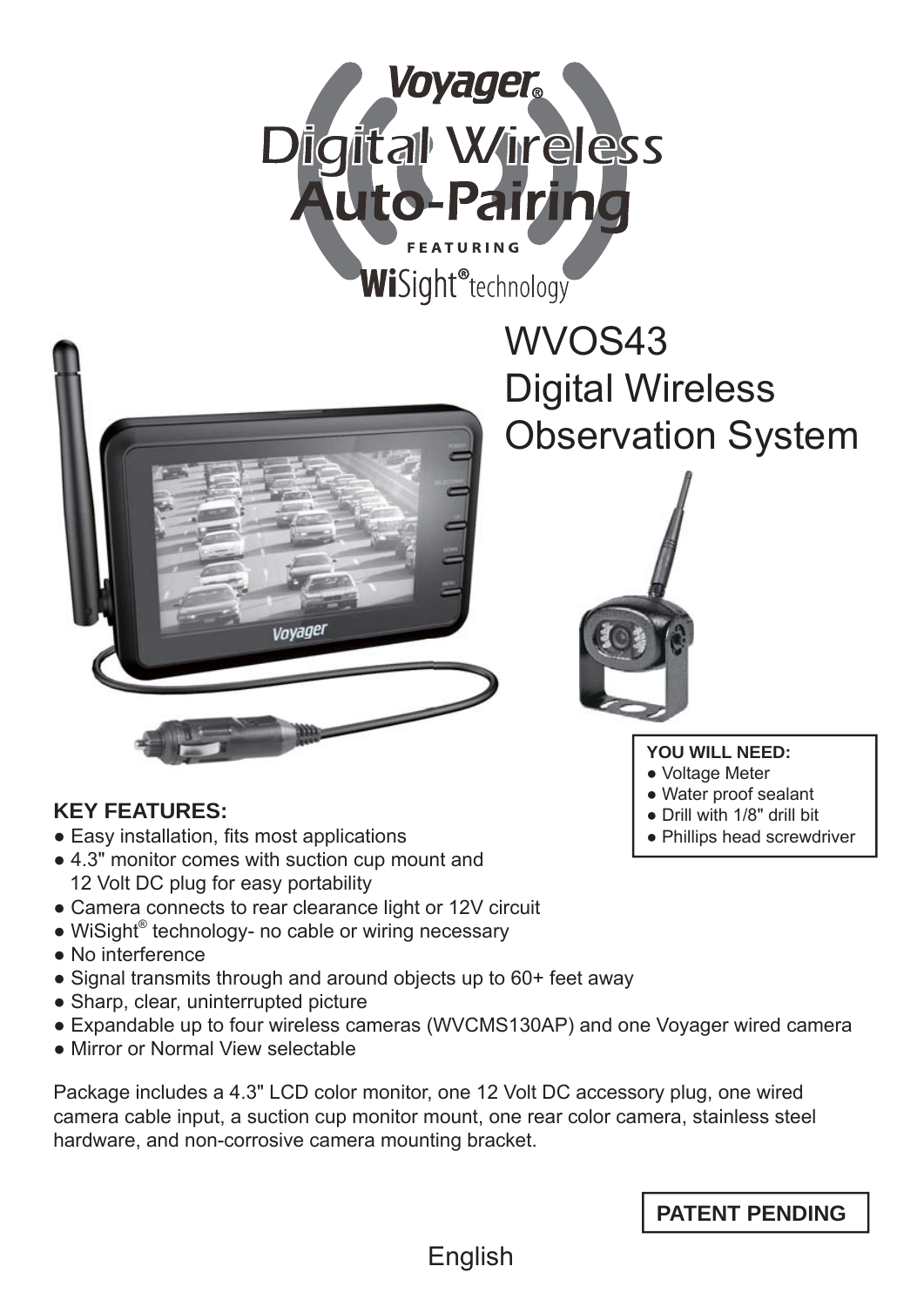# **INSTALLING THE CAMERA**

- 1. Choose a location close to the rear clearance lights so you can easily splice the power and ground connections.
- 2. Using a voltage meter, measure the clearance light wiring to determine positive/negative polarity.
- 3. Connect the red wire from the camera to the positive wire in the rear clearance lights.
- 4. Connect the black wire from the camera to the negative wire in the rear clearance lights.
- 5. Pre-drill the screw holes for the mounting bracket with an 1/8" drill bit.
- 6. Apply a weather proof sealant to the pre-drilled holes.
- 7. Align the bracket to the holes.
- 8. Install the bracket with the supplied Tapping P/H screws with washers.
- 9. Apply additional sealant to the screw heads and bracket to ensure a weather proof seal.
- 10. Align the camera in the bracket (Figure 1).
- 11. Install with the supplied Hex Socket Head stainless screws and larger washers in the corresponding holes(Figure 2).
- 12. Camera should be adjusted for optimum view before these screws are fully tightened.



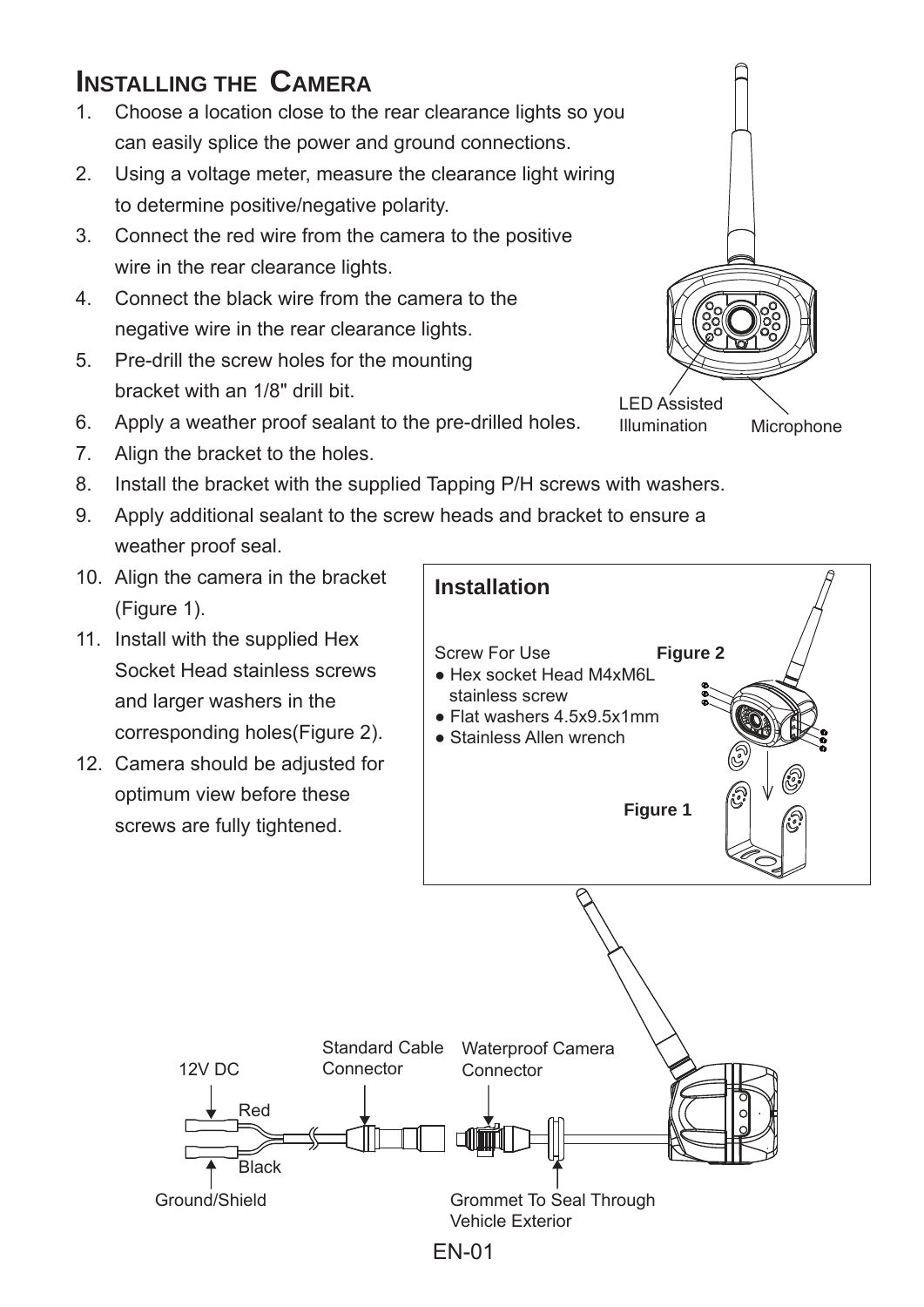# **INSTALLING THE MONITOR**

- 1. Plug power cable into the back of the monitor.
- 2. Attach the suction cup mount to the rear of the monitor with the supplied bracket.
- 3. Locate flat section of glass on your windshield (that does not block your vision) and apply suction cup. Snap the lever into the locked position (Figure 5).
- 4. Connect the power cord to a 12 Volt DC outlet.
- 5. Align the antenna to its upright position, parallel to the monitor.



# **OPERATION**

- 1. Press the power button on the monitor and turn on your vehicle's parking lights.
- 2. In the top left corner of the monitor, you will see the signal strength meter.
- 3. Adjust the suction cup bracket to provide the best viewing angle.

# **PAIRING PROCESS**

This system has Auto-Pairing function. If your monitor is not receiving a signal from the camera; the two may not be paired correctly.

- 1. Monitor must be connected to 12 Volt DC power supply.
- 2. Press the SELECT/PAIR button on the front of the monitor expected mode & select the appropriate AV source (AV1-AV4)
- 3. Press and hold the "SELECT/PAIR" button on the front of the monitor for 5 seconds and release. (Monitor will display "PAIRING START")
- 4. Apply 12 Volt DC power to the camera.(Camera 1 Camera 4 corresponding to Monitor's AV1 - AV4)

If done correctly, monitor will display "SAVE DATA". If pairing is not successful, the monitor will display "PAIRING FAIL". If you receive this message, repeat steps 3-4.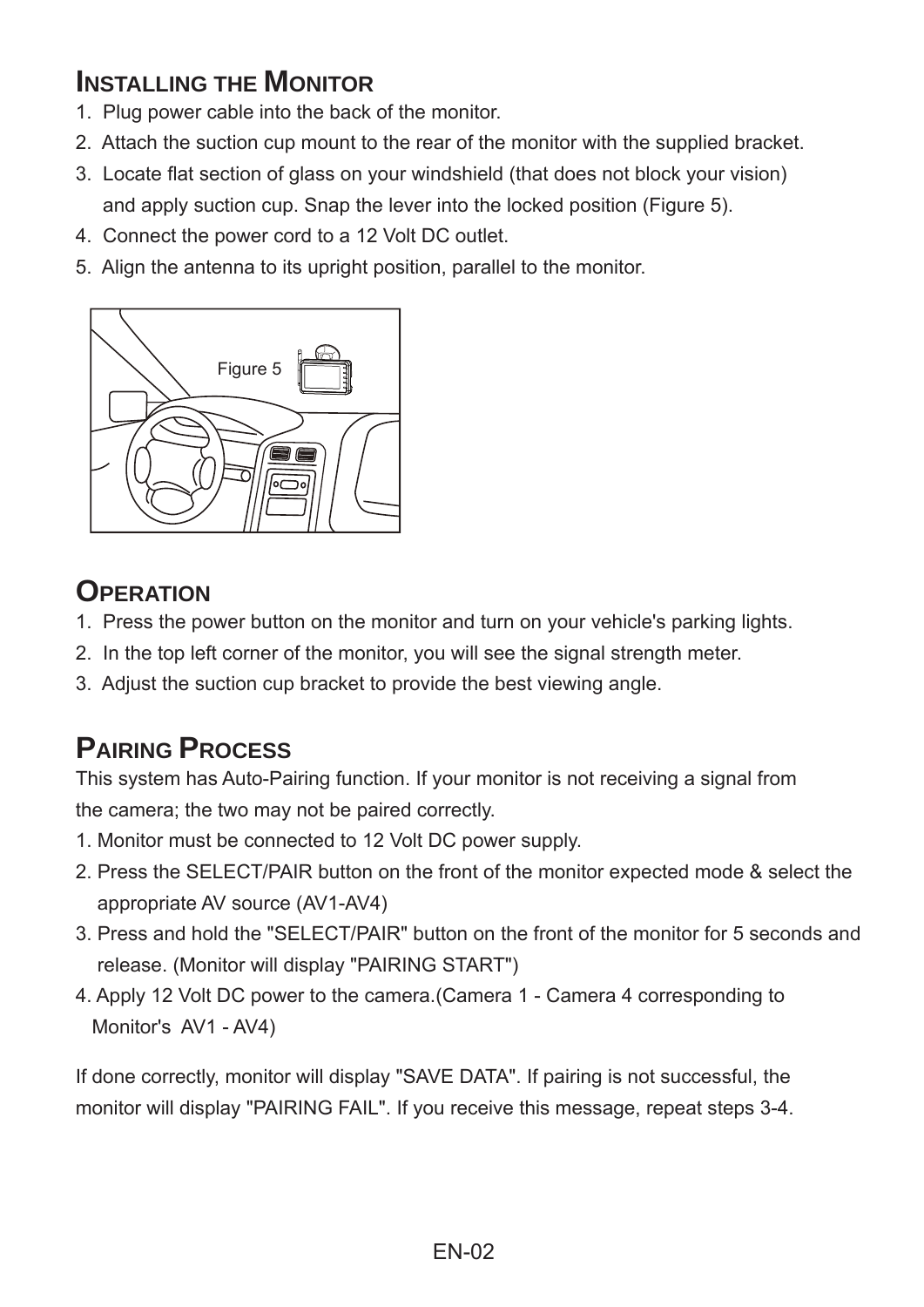# **KEY FUNCTION**



### **1.POWER KEY**

- Press once to turn on the monitor.
- Press again to turn off the monitor.

### **2.SELECT/PAIR KEY**

- Press the SELECT/PAIR key less 1 second, the channel will be changed.
- Press the SELECT/PAIR key over 5 seconds, the pairing mode is enabling.

### **3.MENU KEY**

- Press less than 1 second enters the Contrast, Brightness, Color, Tint, Mirror, AutoPower, Dimming, Screen Saver and Scale Marker adjustment mode.
- Press the up or down key to adjust the level of menu.

| Contrast | <b>Brightness</b>                                                                      |
|----------|----------------------------------------------------------------------------------------|
|          |                                                                                        |
|          |                                                                                        |
|          |                                                                                        |
|          |                                                                                        |
|          |                                                                                        |
|          |                                                                                        |
| Contrast | <b>Brightness</b>                                                                      |
|          | $\text{III}\text{III}\text{III}\text{III}\text{III}\text{III}\text{}\text{}\text{}$ 15 |
|          |                                                                                        |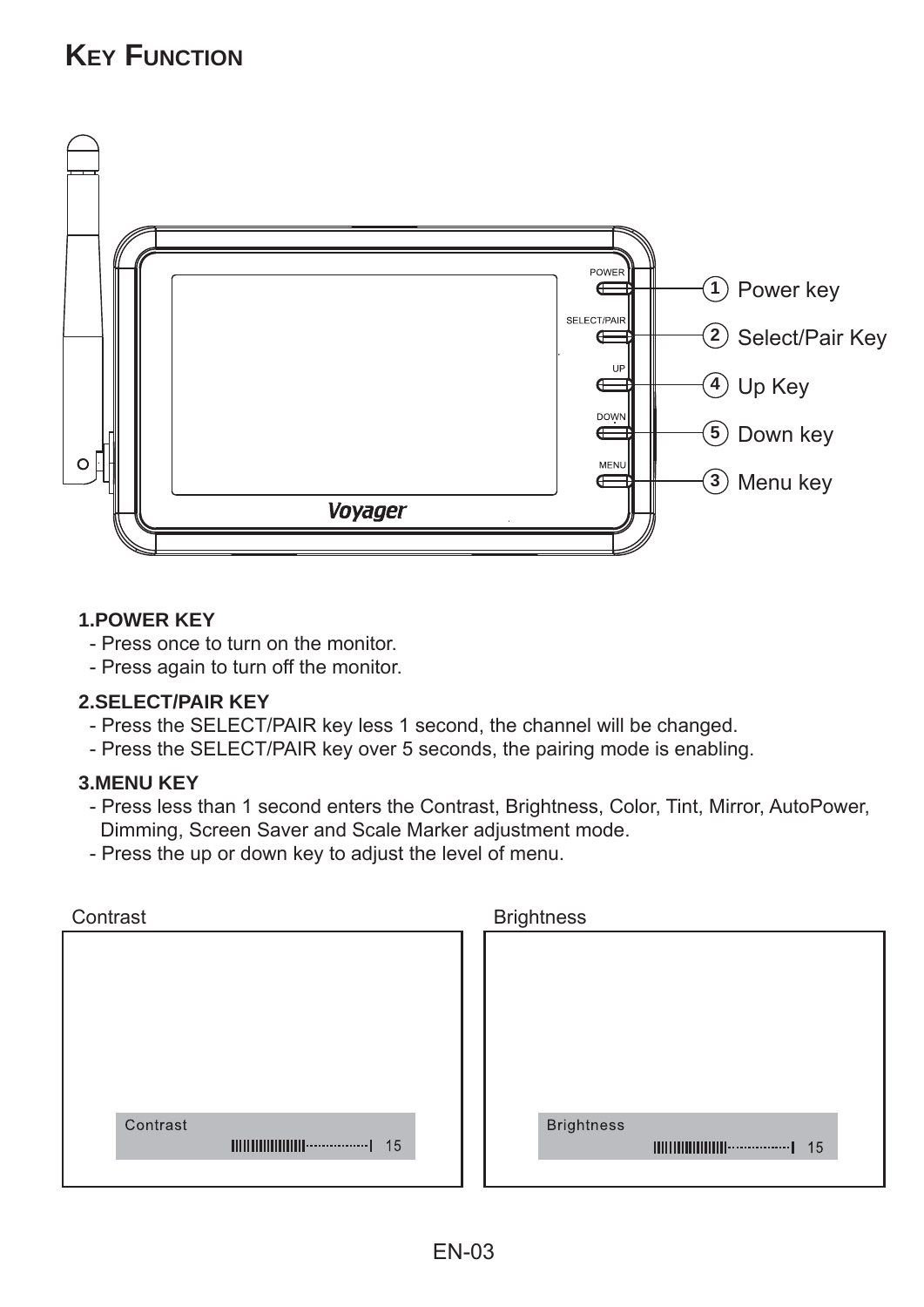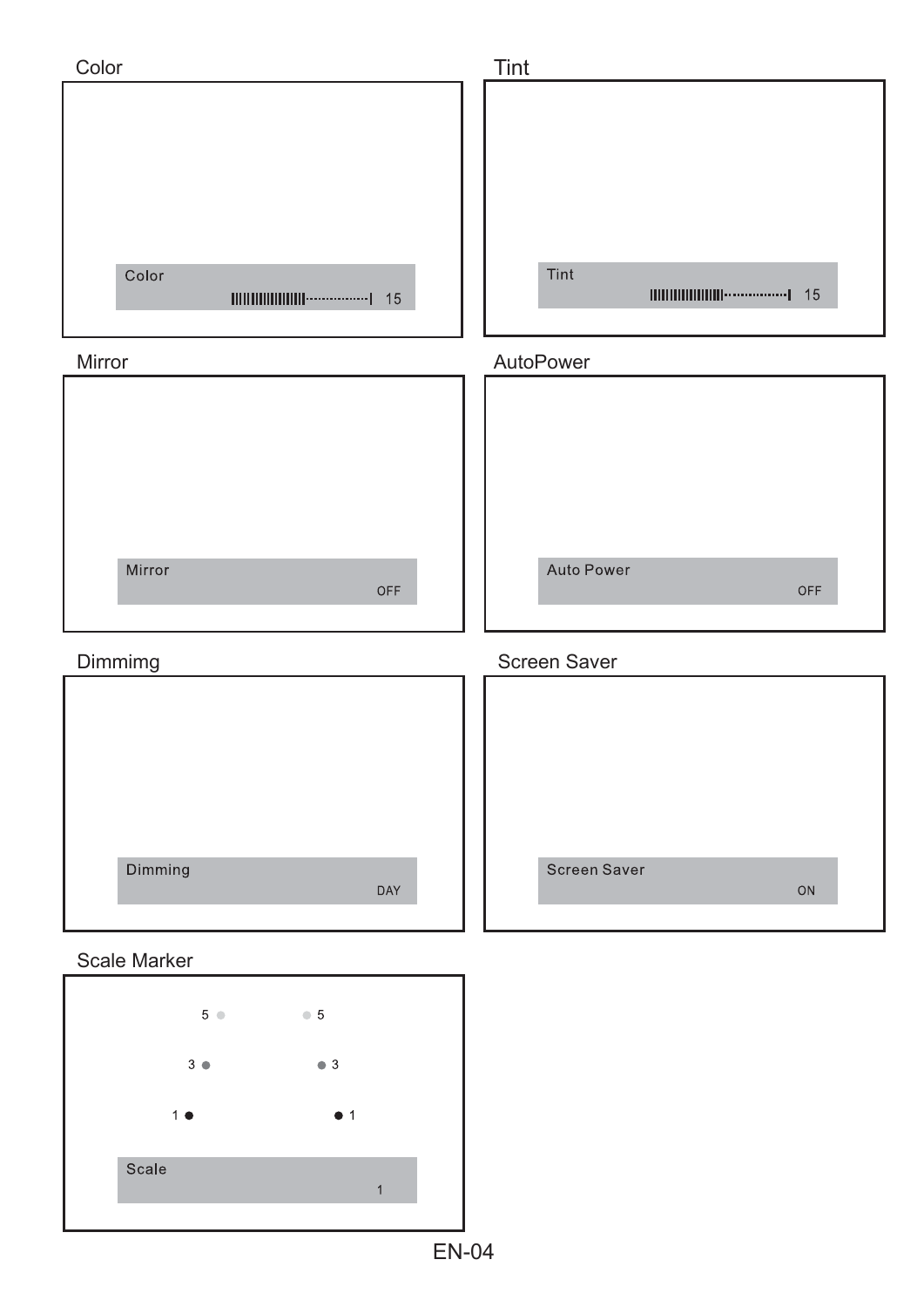### **4.UP AND 5.Down KEYS Function for Brightness, Contrast, Color, and Tint Control**

- Pressing "UP" key to increases brightness, contrast, color, or tint level when accessed menu adjust mode.
- Pressing "DOWN" key to decreases brightness, contrast, color, or tint level when accessed menu adjust mode.

### **Function for Mirror Control**

- Pressing "UP" key to change the mirror setting to ON or OFF when accessed menu adjust mode.
- Pressing "DOWN" key to change the mirror setting to OFF or ON when accessed menu adjust mode.

### **Function for AutoPower**

- Pressing "UP" key to change the Autopower setting to ON or OFF when accessed menu adiust mode.
- Pressing "DOWN" key to change the Autopower setting to OFF or ON when accessed menu adjust mode.

Note:

 Auto power on - The system automatically returns to a power on state when switch on. Auto power off - The system automatically returns to a power off state when switch on.

#### **Function for Dimmimg**

- Pressing "UP" key to change the Dimming setting to DAY or NIGHT when accessed menu adjust mode.
- Pressing "DOWN" key to change the Dimming setting to DAY or NIGHT when accessed menu adjust mode.

Note:

 The luminance is 100% when DAY mode. The luminance is 50% when NIGHT mode.

### **Function for Screen Saver**

- Pressing "UP" key to change the Screen Saver setting to ON or OFF when accessed menu adjust mode
- Pressing "DOWN" key to change the Screen Saver setting to OFF or ON when accessed menu adjust mode.

Note:

The luminance is 10% when Screen Saver ON.

The screen saver will run when no any key is presses within 1 minute.

The luminance will back to DAY or NIGHT when press any key.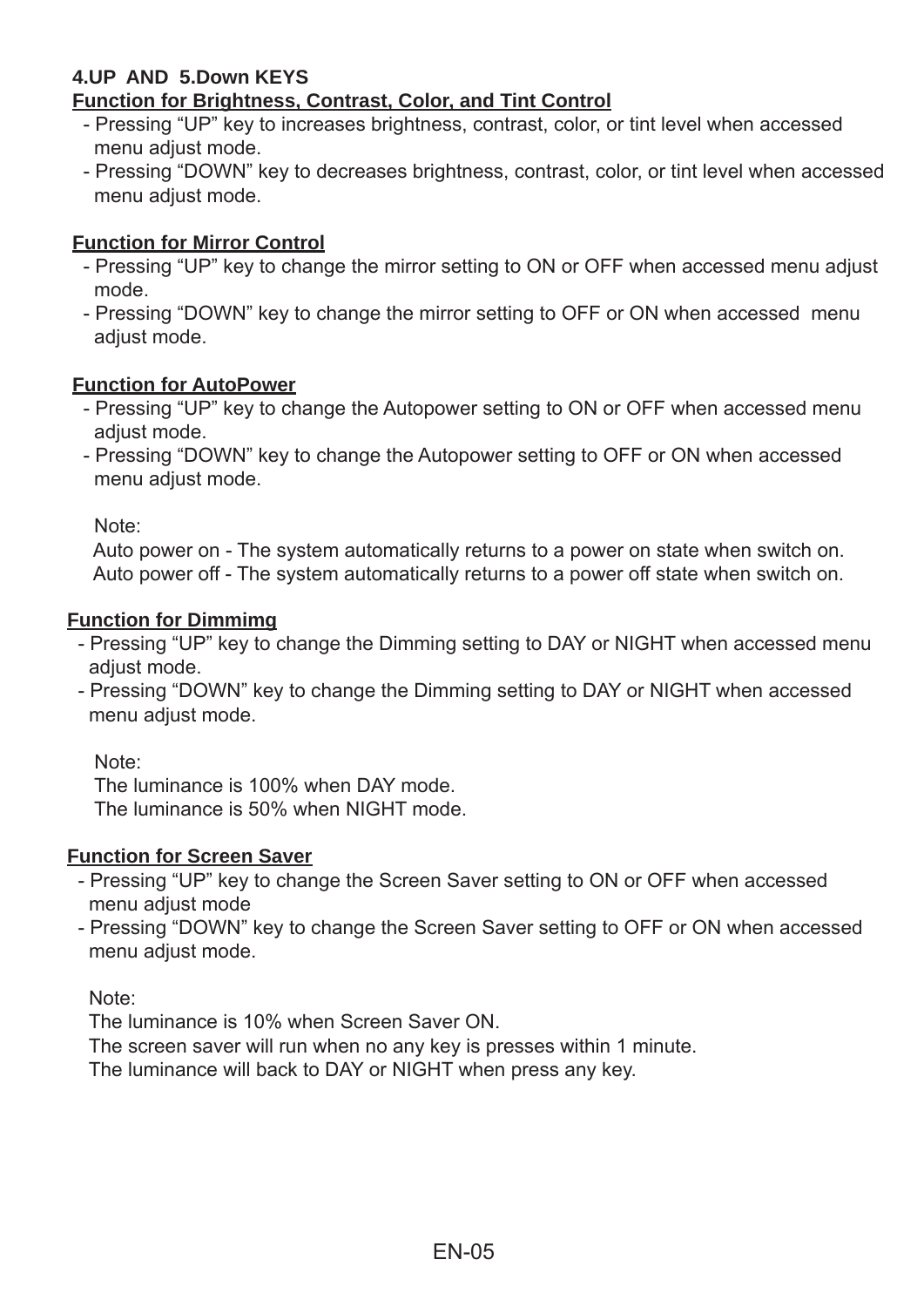# **Function for Scale Marker**

- Press "UP" or "DOWN" to change the Scale Marker mode. 1.OFF mode

















# **Function for Speaker Volume Control**

- Pressing "UP" key to increases volume level.
- Pressing "DOWN" key to decreases volume level.

Volume

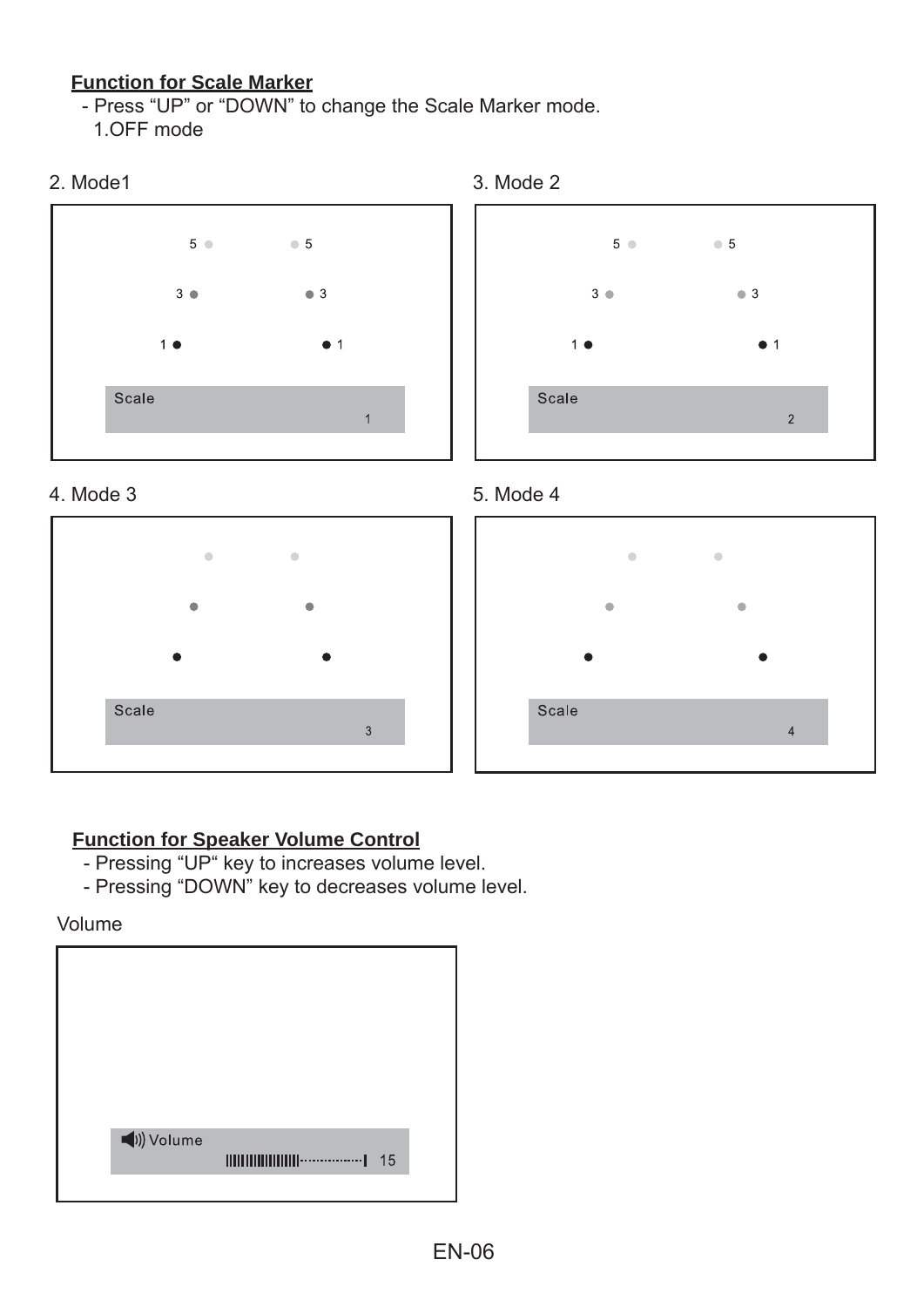#### **FCC IMPORTANT NOTE: 15.105(b)**

This equipment has been tested and found to comply with the limits for a Class B digital device, pursuant to part 15 of the FCC rules. These limits are designed to provide reasonable protection against harmful interference in a residential installation. This equipment generates, uses and can radiate radio frequency energy and, if not installed and used in accordance with the instructions, may cause harmful interference to radio communications. However, there is no guarantee that interference will not occur in a particular installation. If this equipment does cause harmful interference to radio or television reception, which can be determined by turning the equipment off and on, the user is encouraged to try to correct the interference by one or more of the following measures:

- Reorient or relocate the receiving antenna.
- Increase the separation between the equipment and receiver.
- Connect the equipment into an outlet on a circuit different from that to which the receiver is connected.
- Consult the dealer or an experienced radio/TV technician for help.

### 15.21

You are cautioned that changes or modifications not expressly approved by the part responsible for compliance could void the user's authority to operate the equipment.

To comply with the FCC RF exposure compliance requirements, the antenna(s) used for this transmitter must be installed to provide a separation distance of at least 20 cm from all persons and must not be co-located or operating in conjunction with any other antenna or transmitter. No change to the antenna or the device is permitted.

Any change to the antenna or the device could result in the device exceeding the RF exposure requirements and void user's authority to operate the device.

# **CAMERA-MONITOR WARNINGS!**

- 1. Camera/Monitor system aids in the use of, but does not replace vehicle side/rear-view mirrors.
- 2. Objects in Camera/Monitor view are closer than they appear. When backing up, processed cautiously and be prepared to stop.

# **NOTICE 1 :**

The changes or modifications not expressly approved by the party responsible for compliance could void the user's authority to operate the equipment.

# **NOTICE 2:**

Our WiSight wireless technology operates at nearly the same performance level as a wired system. However, slight delays and signal reductions are possible due to application or environmental factors.

It is recommended to maintain at least three feet in between any RF transmitting/receiving devices including the WiSight components. This can include, but not limited to, in-vehicle Wi-Fi systems, personal Wi-Fi hotspots, Bluetooth devices or additional wireless monitors & cameras.

If you have a Voyager WiSight Digital Wireless Observation System along with any other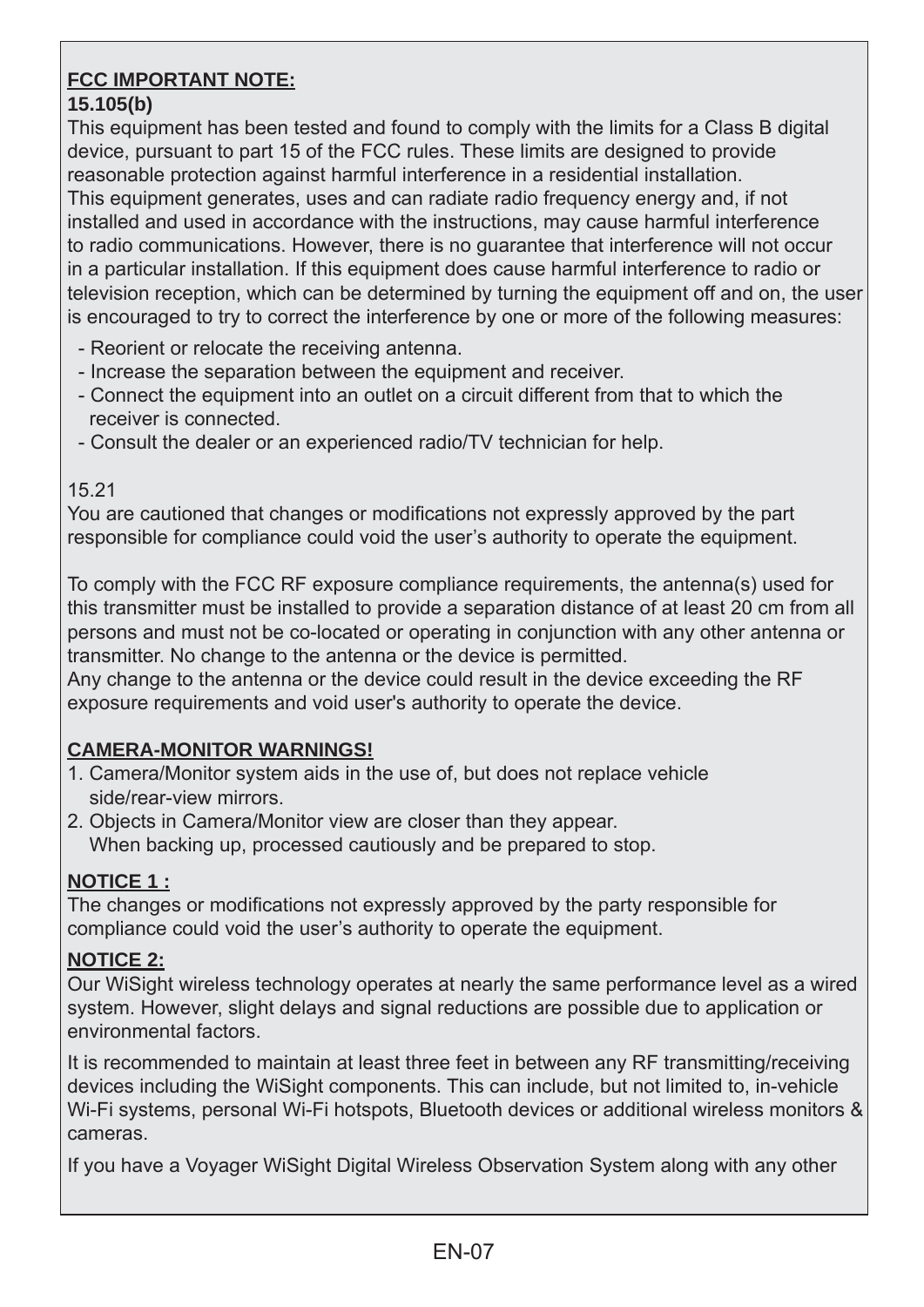device that transmits or receives and you are experiencing difficulty in operating the system, the device(s) may be too close to either the WiSight Monitor or Camera.

Change the placement to at least three feet between devices and re-test for proper operation.

# **TROUBLE SHOOTING**

| '''''''''''''''''''''<br>Monitor will not turn on. | - Check power cord connection at monitor<br>and 12VDC socket.<br>- Check fuse in cigarette socket adapter.                                                                                                    |
|----------------------------------------------------|---------------------------------------------------------------------------------------------------------------------------------------------------------------------------------------------------------------|
| Monitor displays "No Signal".                      | - Check 12VDC power at camera.<br>- Make sure antenna is tight and pointed<br>correctly.<br>- Make sure monitor is set to AV1.<br>- Try manually pairing the system.<br>see pairing Process for instructions. |
| Intermittent reception.                            | - Make sure antenna is tight and installed<br>vertically.                                                                                                                                                     |

For further technical support call: 1-877-305-0445 Features and specifications subject to change with out noticve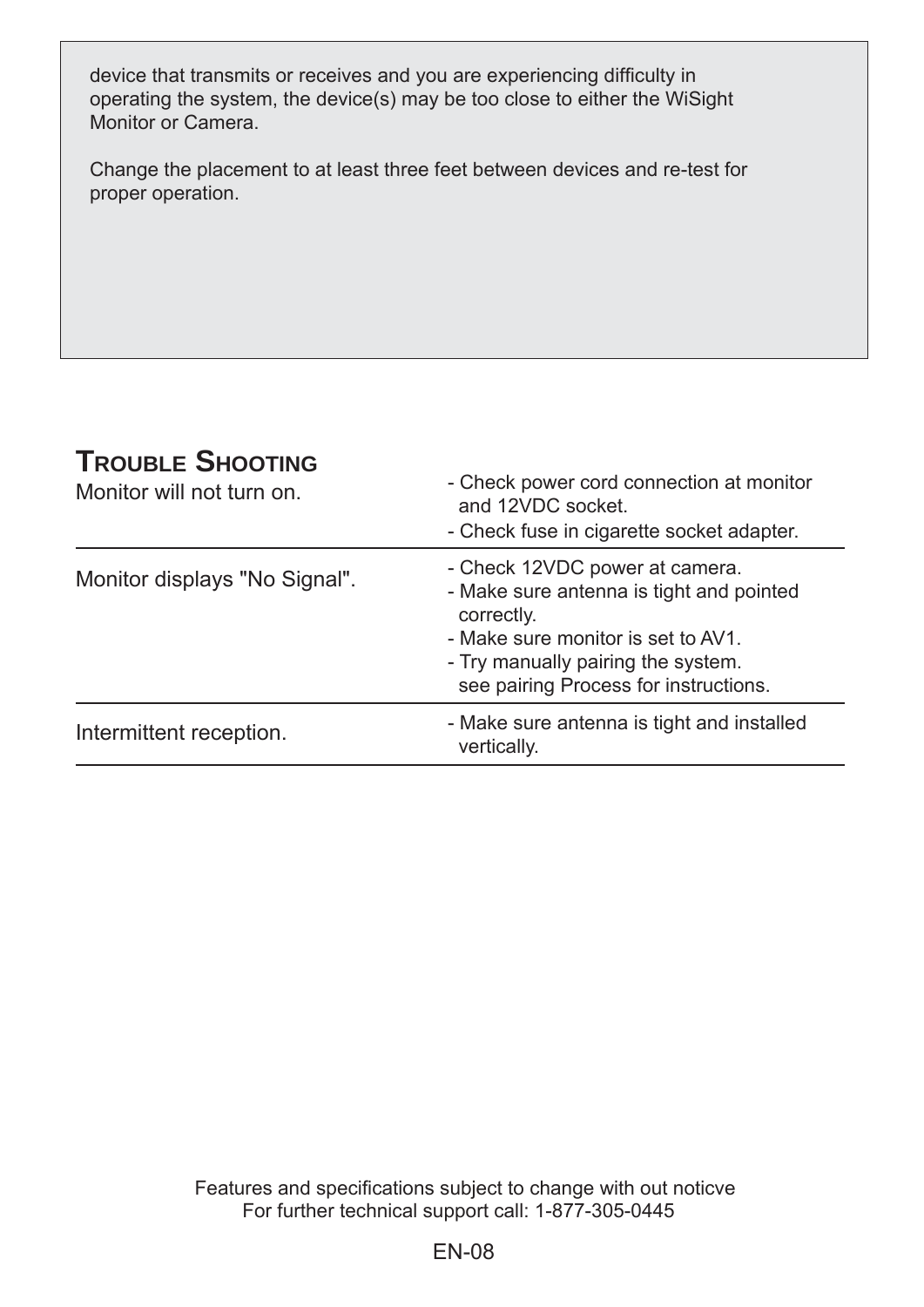



Voyage

# **CARACTERÍSTICAS PRINCIPALES:**

- Fácil instalación, se adapta a la mayoría de las aplicaciones
- El monitor de 4.3" incluye una ventosa de montaje y un enchufe de 12V DC para hacerlo completamente portátil
- La cámara se puede conectar a una luz trasera de gálibo o a un circuito de 12V
- Tecnología WiSight®: sin necesidad de conexiones ni cableado
- Sin interfaz
- La señal se transmite a través y alrededor de los objetos a hasta 60 pies (20 metros)
- Imagen clara y precisa, sin interrupciones
- Ampliable a hasta cuatro cámaras inalámbricas (WVCMS130AP) y una cámara Voyager con cable
- Posibilidad de seleccionar entre Vista Normal y Espejo

El envase incluye un monitor en color LCD de 4.3", un enchufe accesorio de 12V DC, un cable de entrada para la cámara, una ventosa de montaje del monitor, una cámara trasera en color, equipo de acero inoxidable y abrazadera de montaje anti-corrosión.

Español

WVOS43 W Sistema de vigilancia S digital inalámbrico d



**NECESITARÁ:**

- Voltímetro
- Impermeabilizante
- Taladro con broca de 1/8"
- Destornillador de cabeza Phillips

**PATENTE PENDIENTE**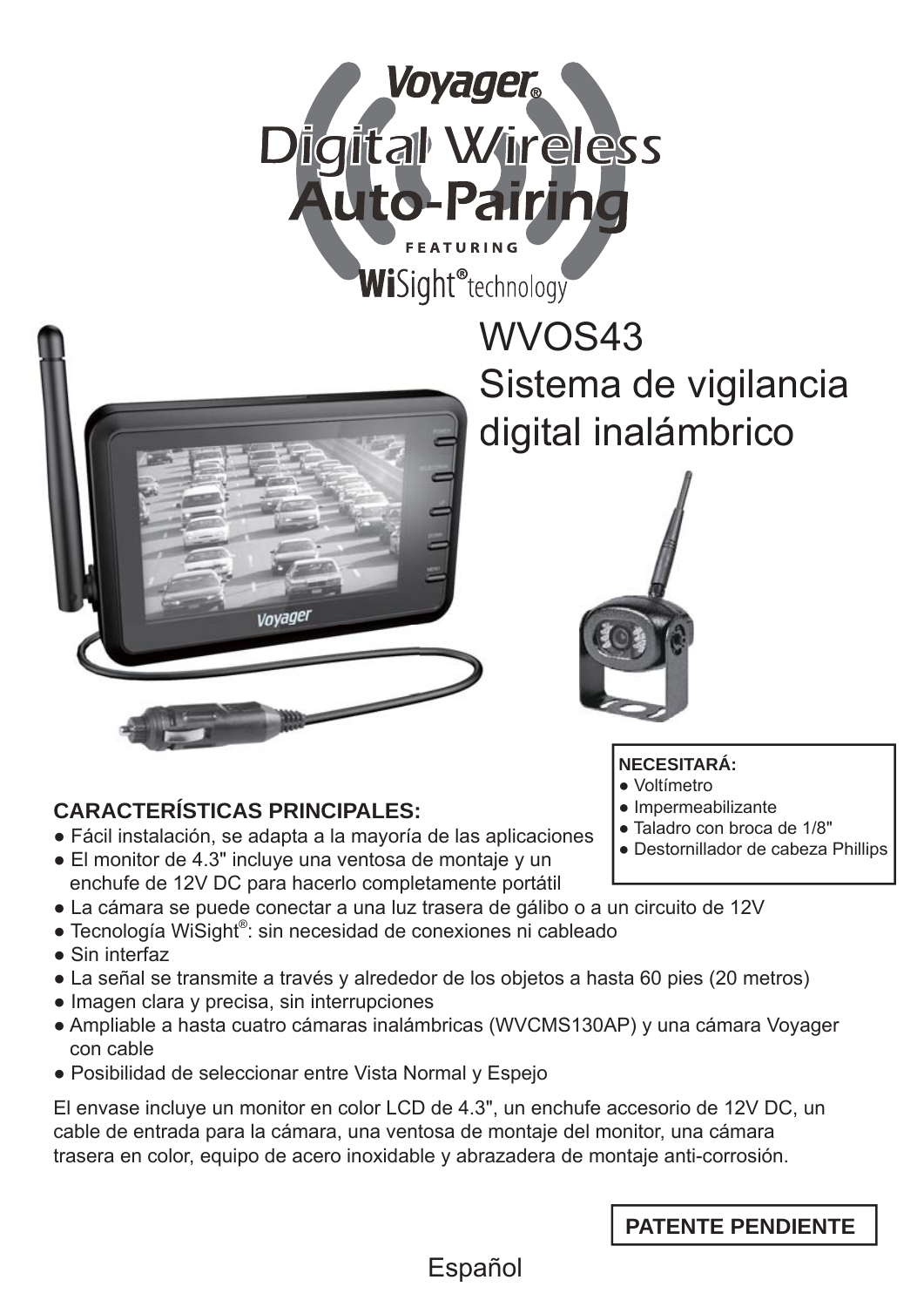# **INSTALACIÓN DE LA CÁMARA**

- 1. Escoja un lugar cerca de las luces de despeje traseras para que pueda empalmar fácilmente las conexiones de alimentación y tierra.
- 2. Con un voltímetro, mida el cableado de las luces de despeje para determinar la polaridad positiva/negativa.
- 3. Conecte el hilo rojo de la cámara al hilo positivo en las luces de despeje traseras.
- 4. Conecte el hilo negro de la cámara al hilo negativo en las luces de despeje traseras.
- 5. Pre-taladre los orificios de los tornillos para el soporte de montaje con un taladro con broca de 1/8".
- 6. Aplique un impermeabilizante a los orificios pre-taladrados.
- 7. Alinee el soporte con los orificios.
- 8. Instale el soporte con los tornillos C/P con arandelas que vienen con el dispositivo.
- 9. Para garantizar un sellado impermeable, aplique impermeabilizante también a las cabezas de los tornillos y al soporte.
- 10. Alinee la cámara en el soporte (Figura 1).
- 11. Instale con los tornillos inoxidables M4X6L de cabeza hexagonal y las arandelas (Figura 2).
- 12. La cámara debe ajustarse para obtener la vista óptima antes de apretar completamente estos tornillos.

CC 12V

Rojo

**Negro** 



ES-01

Iluminación asistida por Micrófono

LED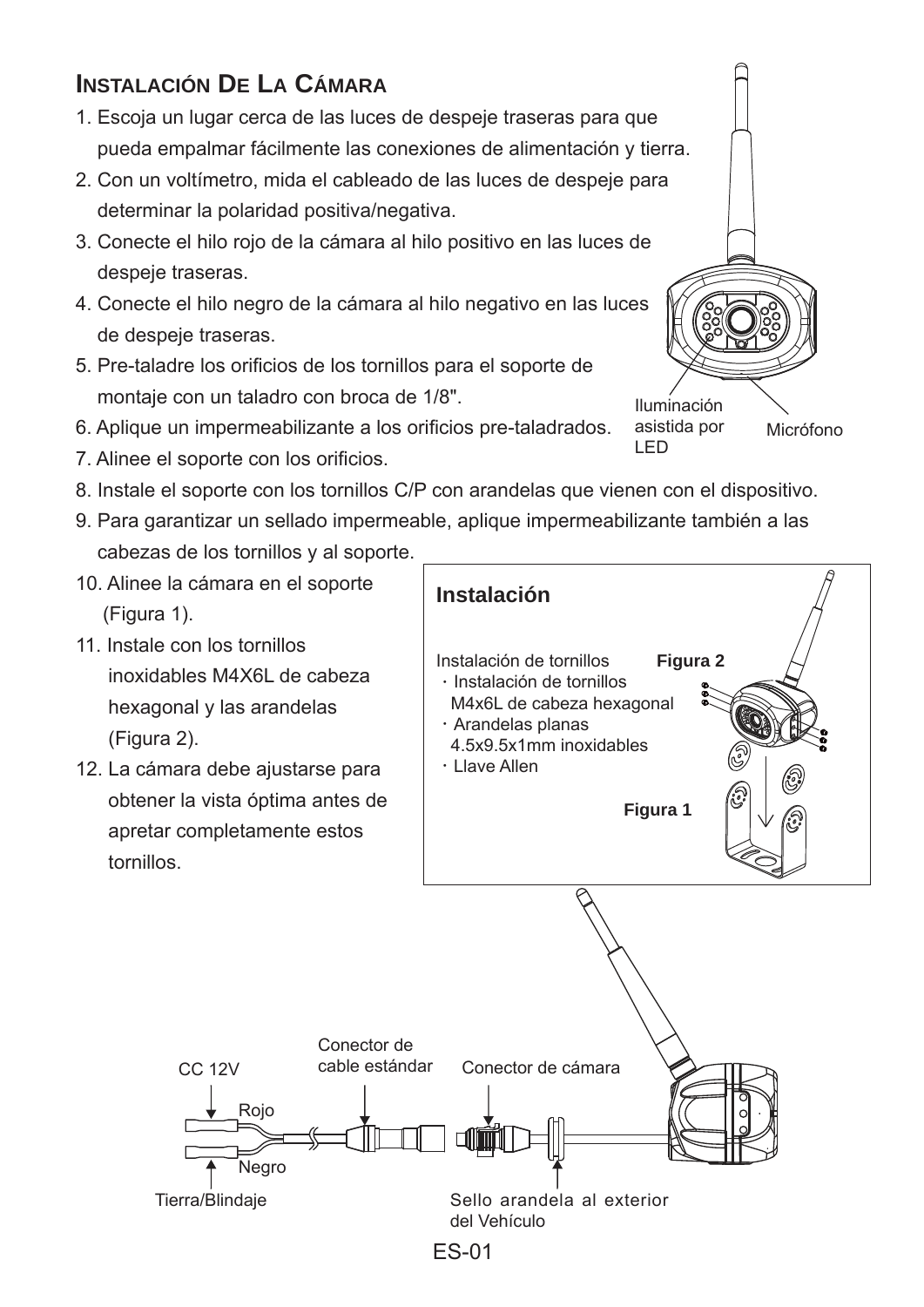# **INSTALACION DE LA PANTALLA**

- 1. Conecte el cable de energía a la parte posterior de la pantalla.
- 2. Fije la ventosa de montaje a la parte trasera del monitor utilizando la abrazadera proporcionada.
- 3. Elija una zona plana en su parabrisas (que no obstaculice su visión) y ponga la ventosa. Coloque la palanca en la posición de bloqueo (Figura 5).
- 4. Conecte el cable de energía a la salida de 12 Voltios OC.
- 5. Alinee la antena en posición vertical, paralela a la pantalla.



# **OPERACIÓN**

- 1. Presione el botón de encendido (power) en la pantalla y encienda las luces del vehículo.
- 2. En la esquina superior izquierda del monitor verá el medidor de intensidad de señal.
- 3. Mueva el soporte ventosa para un mejor ángulo de visión.

# **PROCESO DE SINCRONIZACIÓN**

Este Sistema tiene una función de Asociación Automática. Si su monitor no recibe señal de la cámara, puede que no estén asociadas correctamente.

- 1. El monitor debe estar conectado a la alimentación de 12 Voltios CC.
- 2. Presiona el botón "SELECT/PAIR" (SELECCIONAR/CONECTAR) en la parte delantera del monitor del modo experto y elige la fuente AV adecuada (AV1-AV4).
- 3. Mantenga pulsado el botón "SELECT / PAIR" situado en la zona frontal del monitor durante 5 segundos y suéltelo. (El monitor mostrará "START PAIRING", ("INICIANDO CONEXIÓN"))
- 4. Aplica a la cámara una tensión de 12 V en continua (Cámara 1 Cámara 4 corresponden a los monitores AV1 - AV 4)

Si se ha realizado correctamente, el monitor mostrara "SAVE DATA" ("GUARDAR DATOS").

Si la asociación no es exitosa, el monitor mostrara "PAIRING FAIL" ("FALLO DE CONEXIÓN").

Si recibe este mensaje repita los pasos 3-4.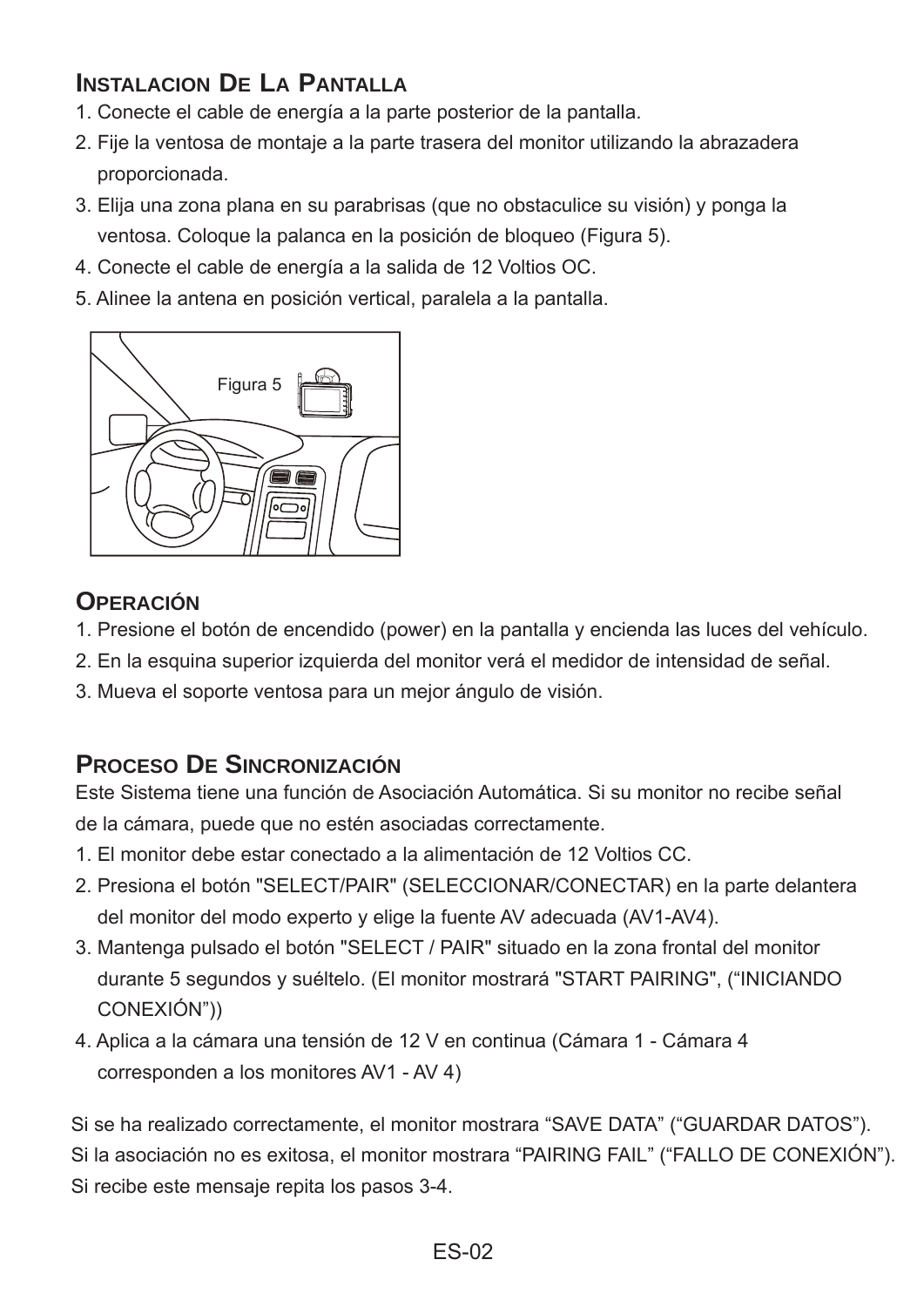# **FUNCIONES DE LAS TECLAS**



### **1. TECLA DE ENCENDIDO/APAGADO**

- Presione una vez para encender el monitor.
- Vuelva a presionar para apagar el monitor.

### **2. TECLA SELECCIONAR/CONECTAR**

- Presione la tecla SELECCIONAR/CONECTAR durante menos de 1 segundo para cambiar el canal.
- Presione la tecla SELECCIONAR/CONECTAR durante más de 5 segundos y se activará el modo de conexión BT.

# **3. TECLA MENÚ**

- Presione durante menos de 1 segundo para acceder al modo de configuración de Contraste, Brillo, Color, Tinte, Espejo, Encendido/Apagado Automático, Atenuación, Salvapantallas y Marcador de Escala.
- Presione la tecla arriba o abajo para seleccionar el nivel del menú.

Contracte

| --------- |          |                                       |    |
|-----------|----------|---------------------------------------|----|
|           |          |                                       |    |
|           |          |                                       |    |
|           |          |                                       |    |
|           |          |                                       |    |
|           |          |                                       |    |
|           |          |                                       |    |
|           |          |                                       |    |
|           |          |                                       |    |
|           |          |                                       |    |
|           |          |                                       |    |
|           | Contrast |                                       |    |
|           |          |                                       |    |
|           |          | $\  \  \  \  \  \  \  \  \  \  \  \ $ | 15 |
|           |          |                                       |    |
|           |          |                                       |    |

| ,,,,,,,,      |                   |                                      |    |  |
|---------------|-------------------|--------------------------------------|----|--|
| <b>Brillo</b> |                   |                                      |    |  |
|               |                   |                                      |    |  |
|               |                   |                                      |    |  |
|               |                   |                                      |    |  |
|               |                   |                                      |    |  |
|               |                   |                                      |    |  |
|               |                   |                                      |    |  |
|               |                   |                                      |    |  |
|               | <b>Brightness</b> |                                      |    |  |
|               |                   | $\  \ \  \ \  \ \  \ \  \ \  \cdots$ | 15 |  |
|               |                   |                                      |    |  |
|               |                   |                                      |    |  |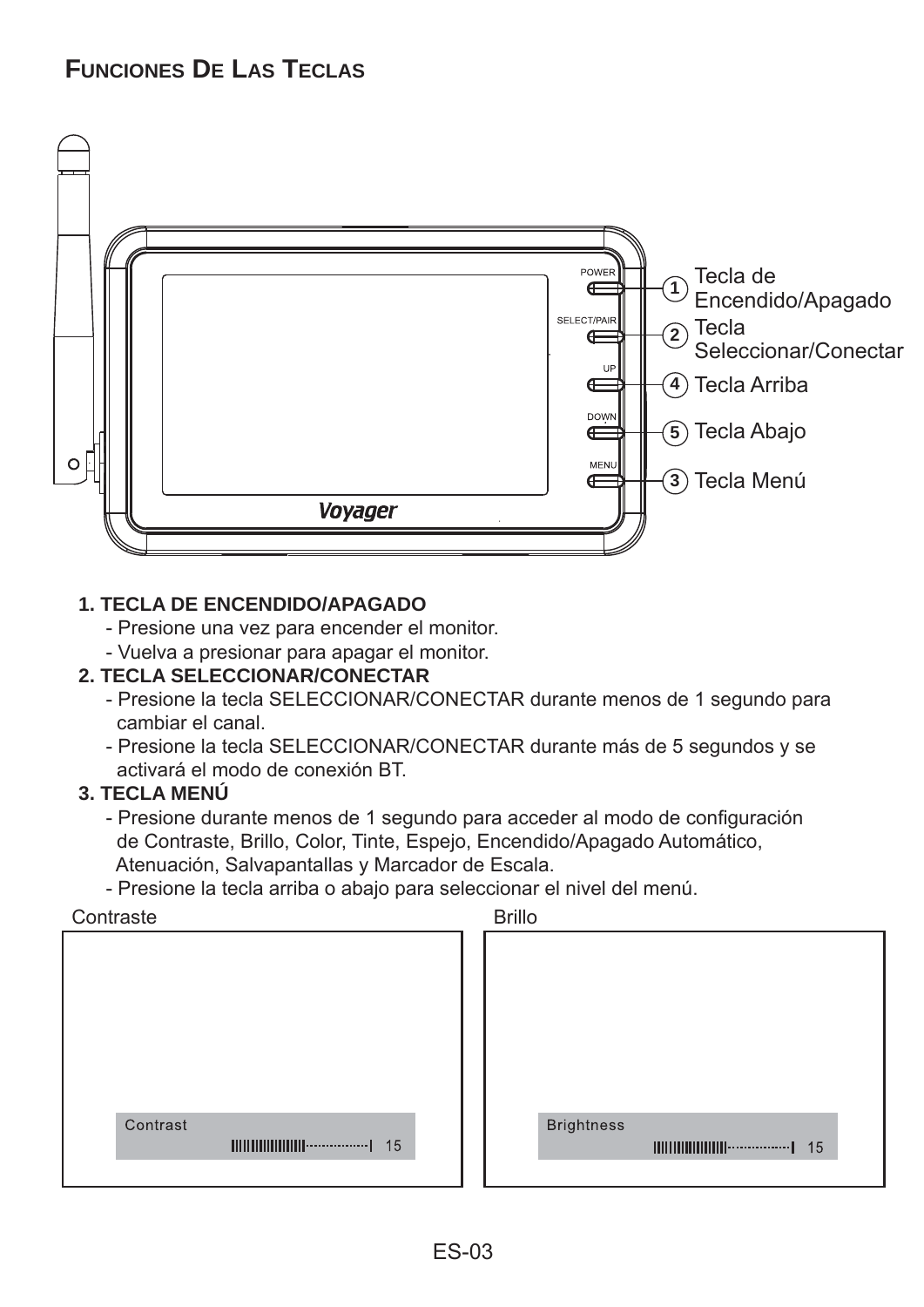

ES-04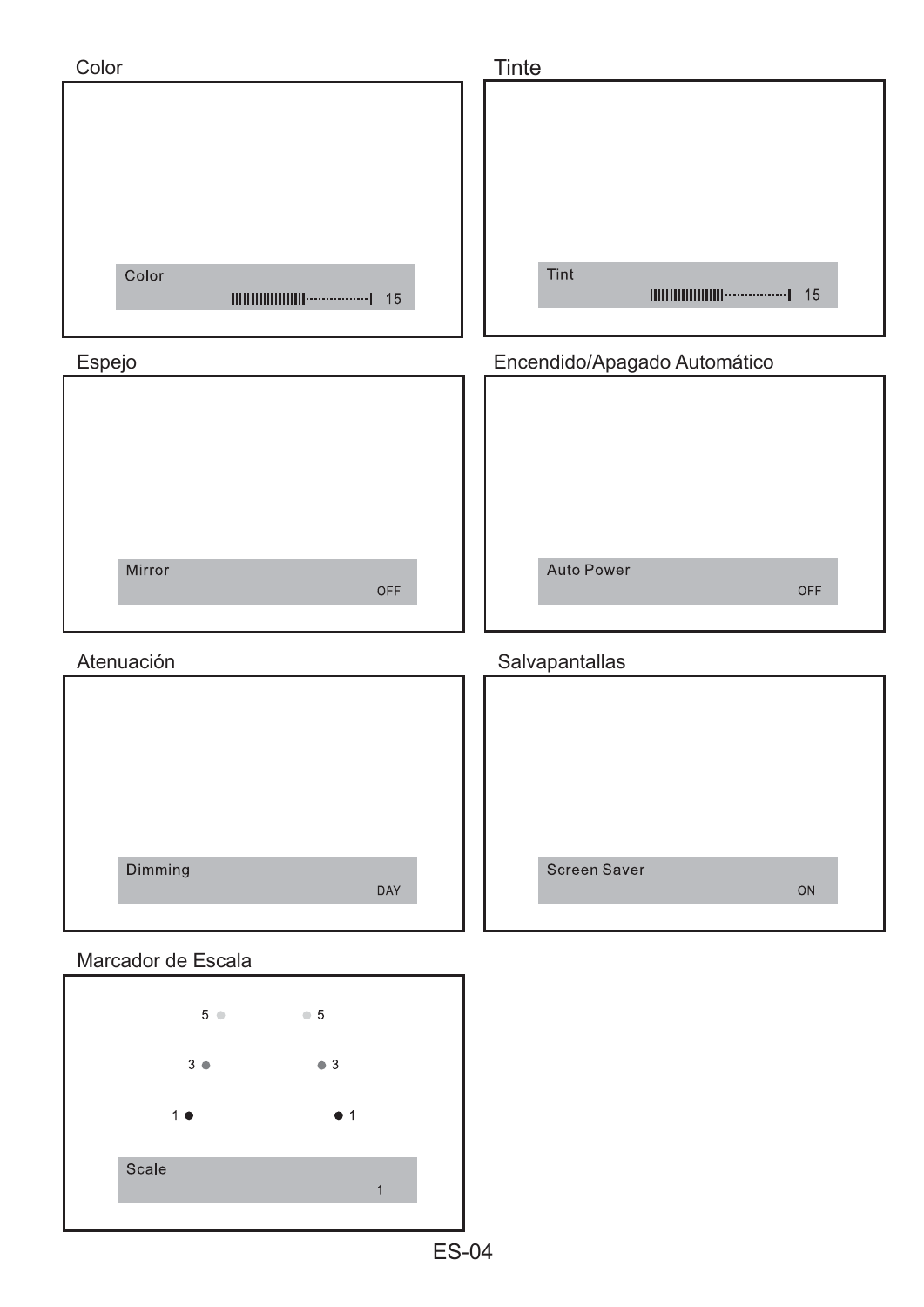#### **TECLAS 4. ARRIBA Y 5. ABAJO Función para el Control del Brillo, Contraste, Color y Tinte**

- Presione la tecla "ARRIBA" para aumentar el nivel de brillo, contraste, color o tinte, accediendo desde el modo de ajuste del menú.
- Presione la tecla "ABAJO" para disminuir el nivel de brillo, contraste, color o tinte, accediendo desde el modo de ajuste del menú.

# **Función para el Control de Espejo**

- Presionando la tecla "ARRIBA" cambiará el ajuste de espejo de ON (ENCENDIDO) a OFF (APAGADO), accediendo desde el modo de ajuste del menú.
- Presionando la tecla "ABAJO" cambiará el ajuste de espejo de OFF (APAGADO) a ON (ENCENDIDO), accediendo desde el modo de ajuste del menú.

# **Función para el Encendido/Apagado Automático**

- Presionando la tecla "ARRIBA" cambiará el ajuste de Encendido/Apagado Automático de ON (ENCENDIDO) a OFF (APAGADO), accediendo desde el modo de ajuste del menú.
- Presionando la tecla "ABAJO" cambiará el ajuste de Encendido/Apagado Automático de OFF (APAGADO) a ON (ENCENDIDO), accediendo desde el modo de ajuste del menú.

# **Nota:**

 Auto Encendido: El sistema vuelve automáticamente al estado encendido mientras está encendido.

 Auto Apagado: El sistema vuelve automáticamente al estado apagado mientras está encendido.

# **Función para la Atenuación**

- Presionando la tecla "ARRIBA", cambiará el ajuste de Atenuación de DÍA a NOCHE, accediendo desde el modo de ajuste del menú.
- Presionando la tecla "ABAJO", cambiará el ajuste de Atenuación de NOCHE a DÍA, accediendo desde el modo de ajuste del menú.

# **Nota:**

En el modo DÍA la luminosidad es del 100%. En el modo NOCHE la luminosidad es del 50%.

# **Función para el Salvapantallas**

- Presione la tecla "ARRIBA" para pasar la configuración del Salvapantallas de ON (ENCENDIDO) a OFF (APAGADO), accediendo desde el modo de configuración del menú.
- Presione la tecla "ABAJO" para pasar la configuración del Salvapantallas de OFF (APAGADO) a ON (ENCENDIDO), accediendo desde el modo de configuración del menú.

# **Nota:**

Cuando el Salvapantallas está en ON (ENCENDIDO), la luminosidad es del 10%. El salvapantallas se activará cuando no se presione ninguna tecla durante más de 1 minuto.

La luminosidad volverá a los modos DÍA o NOCHE al presionar cualquier tecla.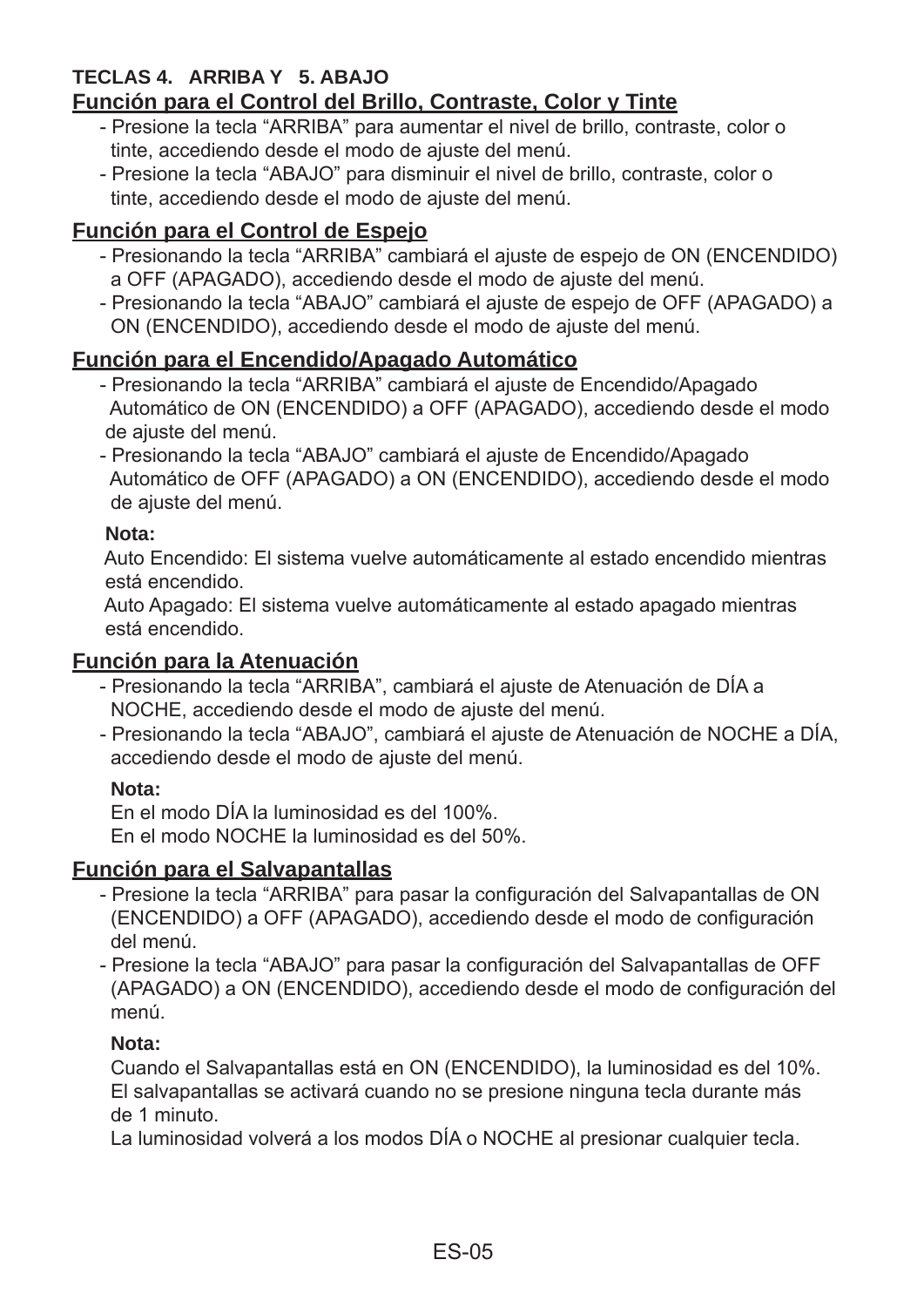### **Función para el Marcador de Escala**

- Presione "ARRIBA" o "ABAJO" para cambiar el modo de Marcador de Escala.

1. Modo OFF (APAGADO)



 $\alpha$ 





Scale

 $5 \bullet 5$ 

 $\bullet$  3

 $\overline{4}$ 

 $3^{\circ}$ 

Scale



- Presionando la tecla "ARRIBA", sube el nivel de volumen.

 $\overline{3}$ 

- Presionando la tecla "ABAJO", baja el nivel de volumen.

Volumen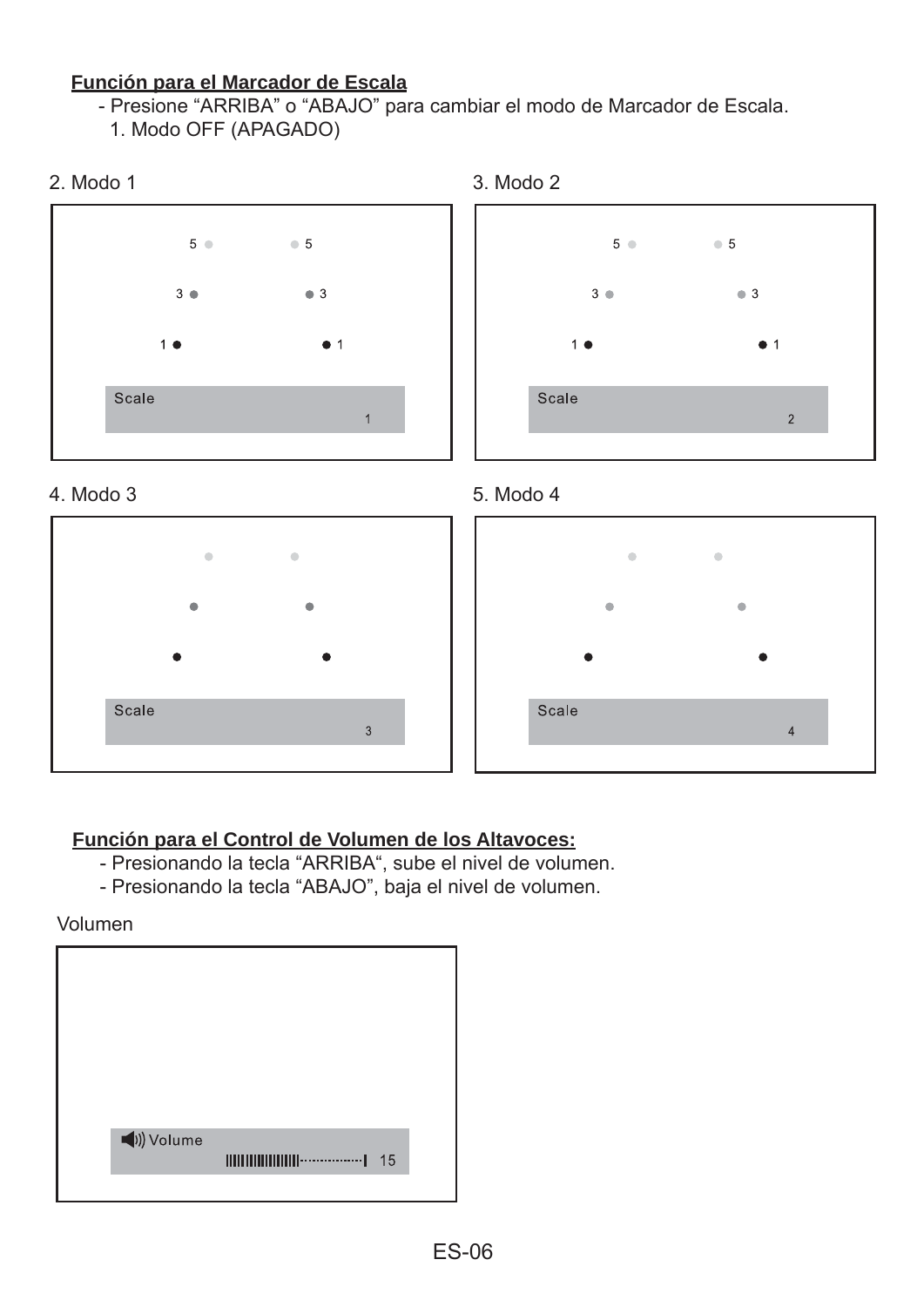# **NOTA FCC IMPORTANTE:**

## 15.105(b)

Este equipo ha sido probado y se ha determinado que cumple con los límites para un dispositivo digital de Clase B, según lo expuesto en la parte 15 de las Normas FCC. Estos límites están diseñados para proporcionar una protección razonable contra interferencias perjudiciales en una instalación residencial. Este equipo genera, usa y puede irradiar energía de radiofrecuencia, y, si no se instala o utiliza según indican las instrucciones, puede provocar interferencias perjudiciales en las comunicaciones por radio. Sin embargo, no hay garantía de que no vayan a producirse interferencias en una instalación particular. Si este equipo está provocando interferencias perjudiciales para la recepción de radio o televisión, lo cual puede determinarse apagando y encendiendo el equipo, se anima al usuario a intentar corregir la interferencia mediante una o más de las siguientes medidas:

- Reorientar o reubicar la antena de recepción.
- Aumentar la separación entre el equipo y el receptor.
- Conectar el equipo a una toma de corriente de un circuito diferente de aquél al que está conectado el receptor.
- Consultar al distribuidor o a un técnico experimentado de radio/TV para obtener asistencia.

### 15.21

Le prevenimos que cualquier cambio o modificación que no cuente con la aprobación expresa de la parte responsable del cumplimiento podía anular la autorización del usuario para operar este equipo.

Para obedecer los requisitos de cumplimiento sobre exposición RF de la FCC, La(s) antena(s) utilizada(s) con este transmisor debe(n) ser instalada(s) de forma que de(n) una distancia de separación de por lo menos 20 cm con cualquier persona y no debe(n) estar ubicada(s) o funcionar conjuntamente con otra antena o transmisor. no se permite realizar cambios en la antena o al dispositivo. Podría hacer que el dispositivo exceda los requisitos sobre exposición

# **¡ADVERTENCIAS SOBRE LA CÁMARA Y EL MONITOR!**

- 1. El sistema de cámara/monitor ayuda a usar los espejos de vista lateral/trasera del vehículo, pero no los reemplaza.
- 2. Los objetos en vista de cámara/monitor están más cerca de lo que parecen. Al retroceder, avance con cautela y esté preparado para detenerse.

# **AVISO 1 :**

Los cambios o modificaciones no aprobados expresamente por la parte responsable del cumplimiento podrían invalidar la autoridad del usuario para operar el equipo.

# **AVISO 2:**

Nuestra tecnología inalámbrica WiSight opera casi al mismo nivel de rendimiento que un sistema con cable. Sin embargo, puede haber ligeros retrasos y reducciones de señal debido a algunos factores de la aplicación o el entorno.

Se recomienda mantener al menos un metro (tres pies) de distancia entre cualquier dispositivo transmisor/receptor de RF, incluidos los componentes de WiSight.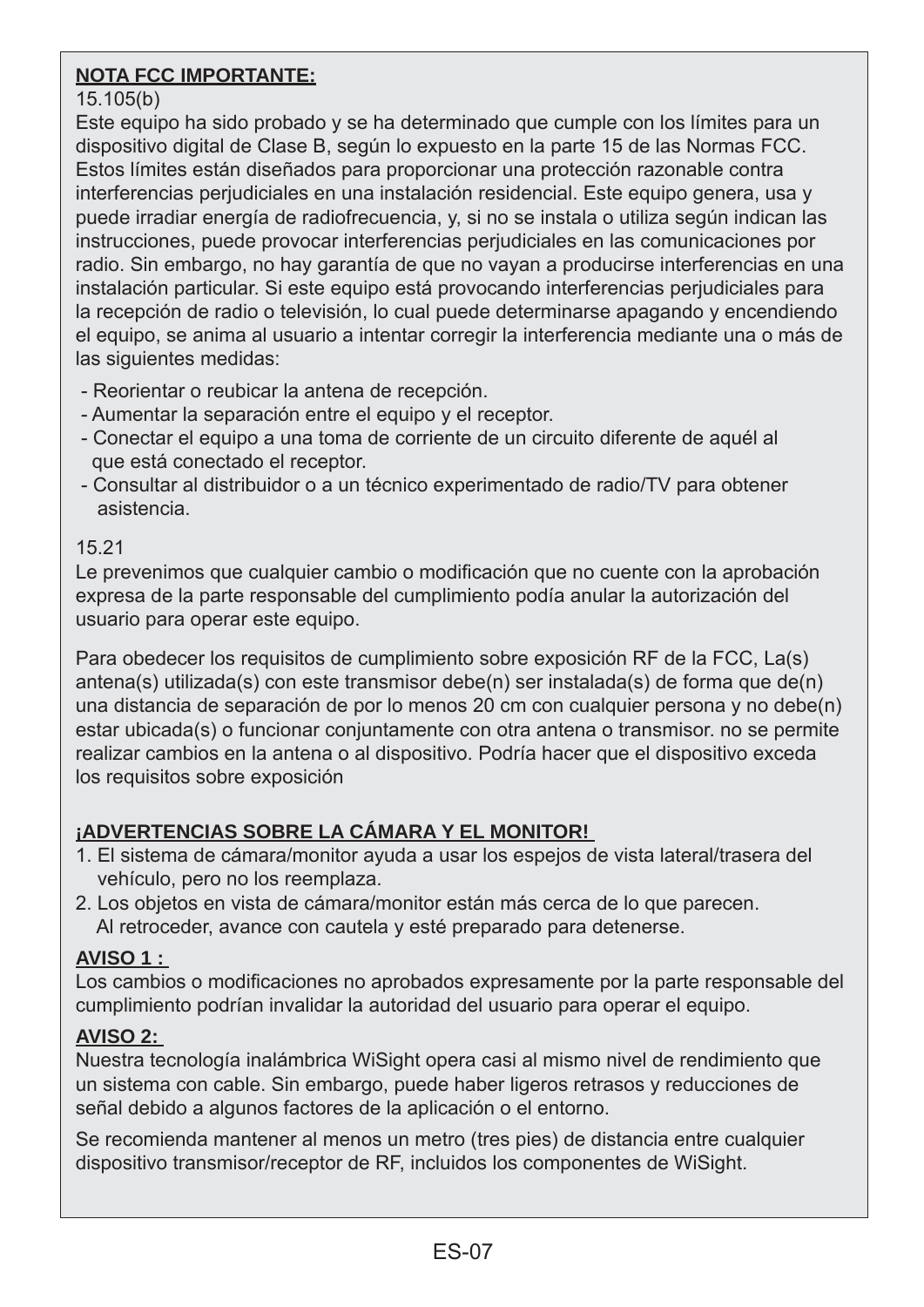Esto puede incluir sistemas Wi-Fi dentro del vehículo, zonas de conexión personal a Wi-Fi, dispositivos Bluetooth o monitores y cámaras inalámbricos adicionales, sin limitarse a ellos. Si usted tiene un sistema de observación digital Voyager WiSight Digital Wireless Observation System ubicado junto a cualquier otro dispositivo transmisor o receptor, y experimenta dificultades para operar el sistema, esto puede deberse a que este dispositivo o dispositivos se encuentran demasiado próximos al monitor o cámara WiSight.

Cambie su ubicación poniéndolos a una distancia de al menos un metro (tres pies) entre los dispositivos y vuelva a probar su funcionamiento correcto.

# **LOCALIZACIÓN DE PROBLEMAS**

| El monitor no se<br>enciende.         | - Revise la conexión del cable eléctrico al monitor y a la<br>toma de CC 12V.<br>- Revise el fusible en el adaptador del encendedor de<br>cigarrillos.                                                                                                                      |
|---------------------------------------|-----------------------------------------------------------------------------------------------------------------------------------------------------------------------------------------------------------------------------------------------------------------------------|
| Aparece "Sin Señal" en<br>el monitor. | - Compruebe la alimentación de CC 12V en la cámara.<br>- Compruebe que la antena esté firme y apuntada<br>correctamente.<br>- Compruebe que el monitor esté configurado en AV1.<br>- Trate de conectar manualmente el sistema.<br>Vea instrucciones en Proceso de Conexión. |
| Recepción intermitente.               | - Compruebe que la antena esté firme e instalada<br>verticalmente.                                                                                                                                                                                                          |

Para recibir soporte técnico llame al: 1-877-305-0445 Características y especificaciones sujetas a cambios sin previo aviso.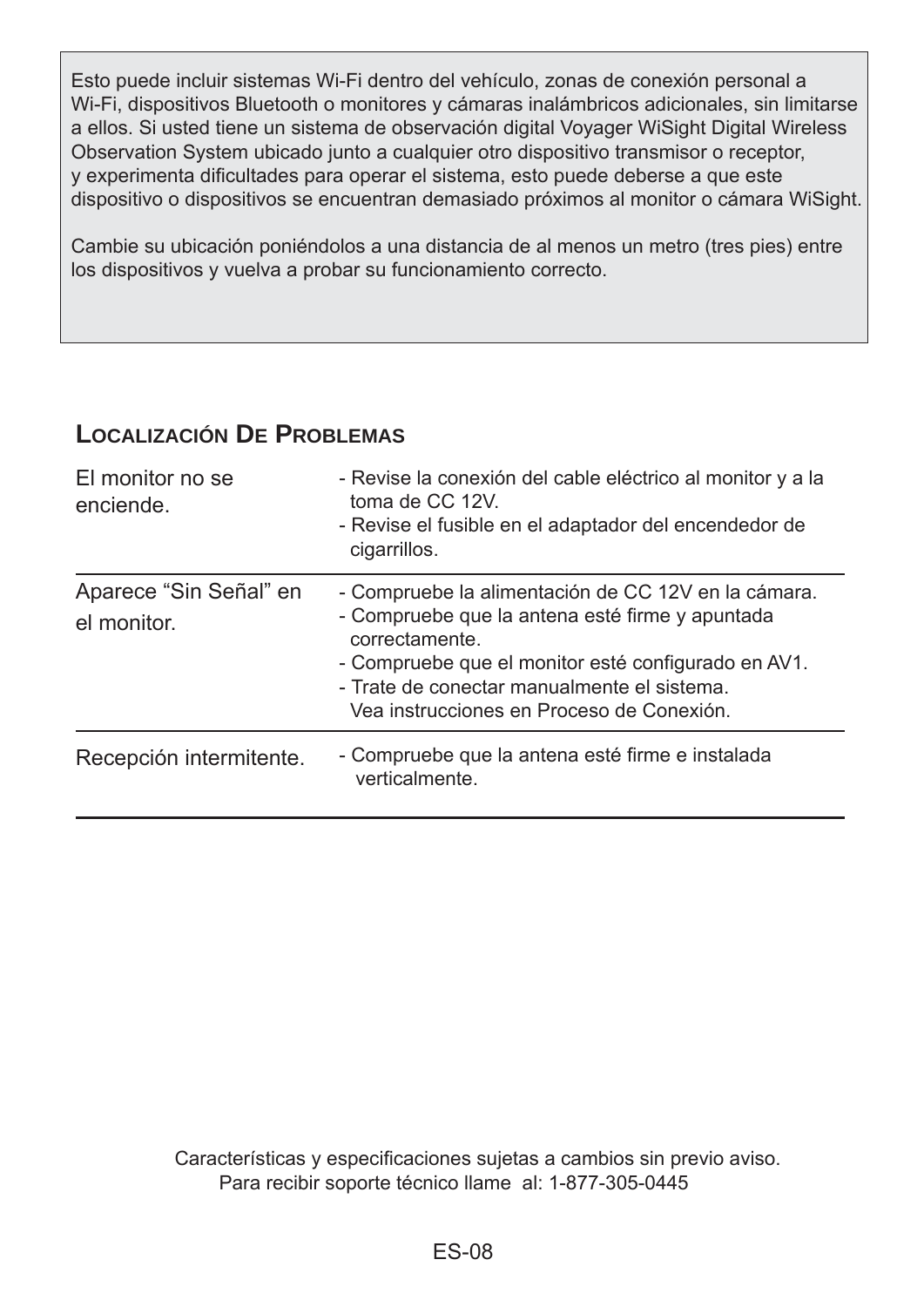



# WVOS43 W Système d'observation numérique sans fil



# **PRINCIPALES CARACTERISTIQUES :**

- Installation facile, compatible avec la plupart des applications
- Écran 4.3" fourni avec un support à ventouse et une prise 12 Volt CD pour une portabilité optimale
- Caméra qui se connecte aux feux arrière ou au circuit 12V
- Technologie WiSight® aucun câble nécessaire
- Aucune interférence
- Signal transmis à travers et autour des objets jusqu'à 18 mètres
- Image nette, claire et ininterrompue
- Extensible jusqu'à quatre caméras sans fil (WVCMS130AP) et une caméra câblée Voyager
- Vue miroir ou normale sélectionnable

L'ensemble contient un écran LCD 4.3", une prise 12 Volt CD, un câble d'entrée pour caméra, un support à ventouse, une caméra avec couleurs réelles, un matériel en acier inoxydable et un support de montage pour caméra non-corrosif.

**Instruments nécessaires :**

- Voltmètre
- Mastic étanche
- Perceuse à mèche 3,17 mm
- Tournevis à tête cruciforme

**BREVET EN INSTANCE**

Français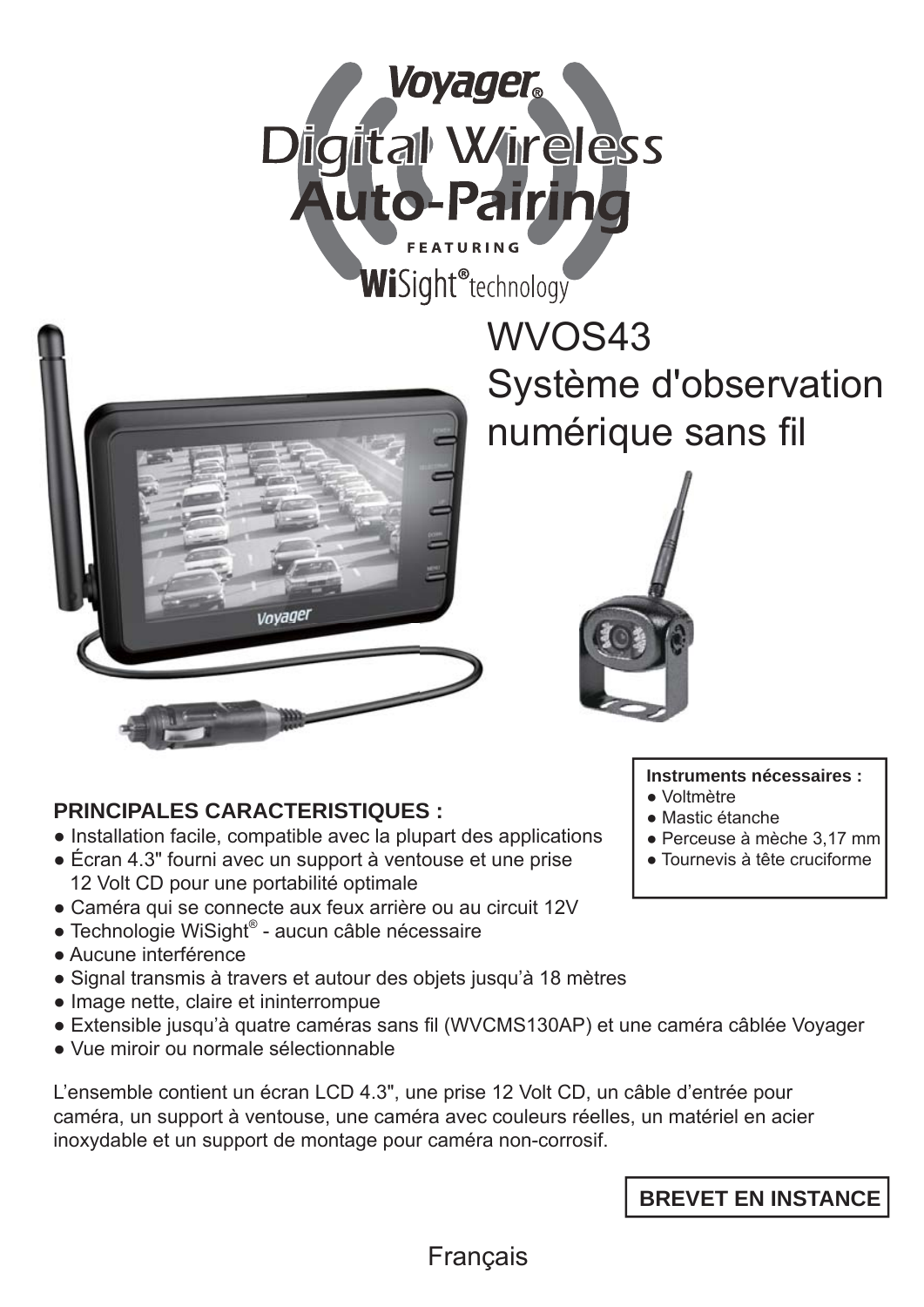# **INSTALLATION DE LA CAMÉRA**

- 1. Choisir un endroit proche des feux arrière pour un raccordement facile au courant et aux connexions de masse.
- 2. À l'aide d'un voltmètre, mesurez le câblage des feux pour déterminer la polarité positive/négative.
- 3. Reliez le câble rouge de la caméra au câble positif des feux arrière de gabarit.
- 4. Reliez le câble noir de la caméra au câble négatif des feux arrière de gabarit.
- 5. Percez les avant-trous du support de montage avec une mèche de 3,17 mm.
- 6. Appliquez un mastic étanche sur les avant-trous.
- 7. Alignez le support avec les trous.
- 8. Installez le support avec les vis taraudeuses P/H et les rondelles fournies.
- 9. Appliquez une couche supplémentaire de mastic sur les têtes des vis et sur le support pour assurer l'étanchéité du joint.



- 10. Alignez la caméra sur le support (Figure 1).
- 11. Installez-la avec les vis inox hexagonales et les grandes rondelles fournies dans les trous (Figure 2).
- 12. La caméra doit être ajustée pour offrir une vision optimale avant de resserrer complètement les vis.

12V CC

Rouge

Noir



FR-01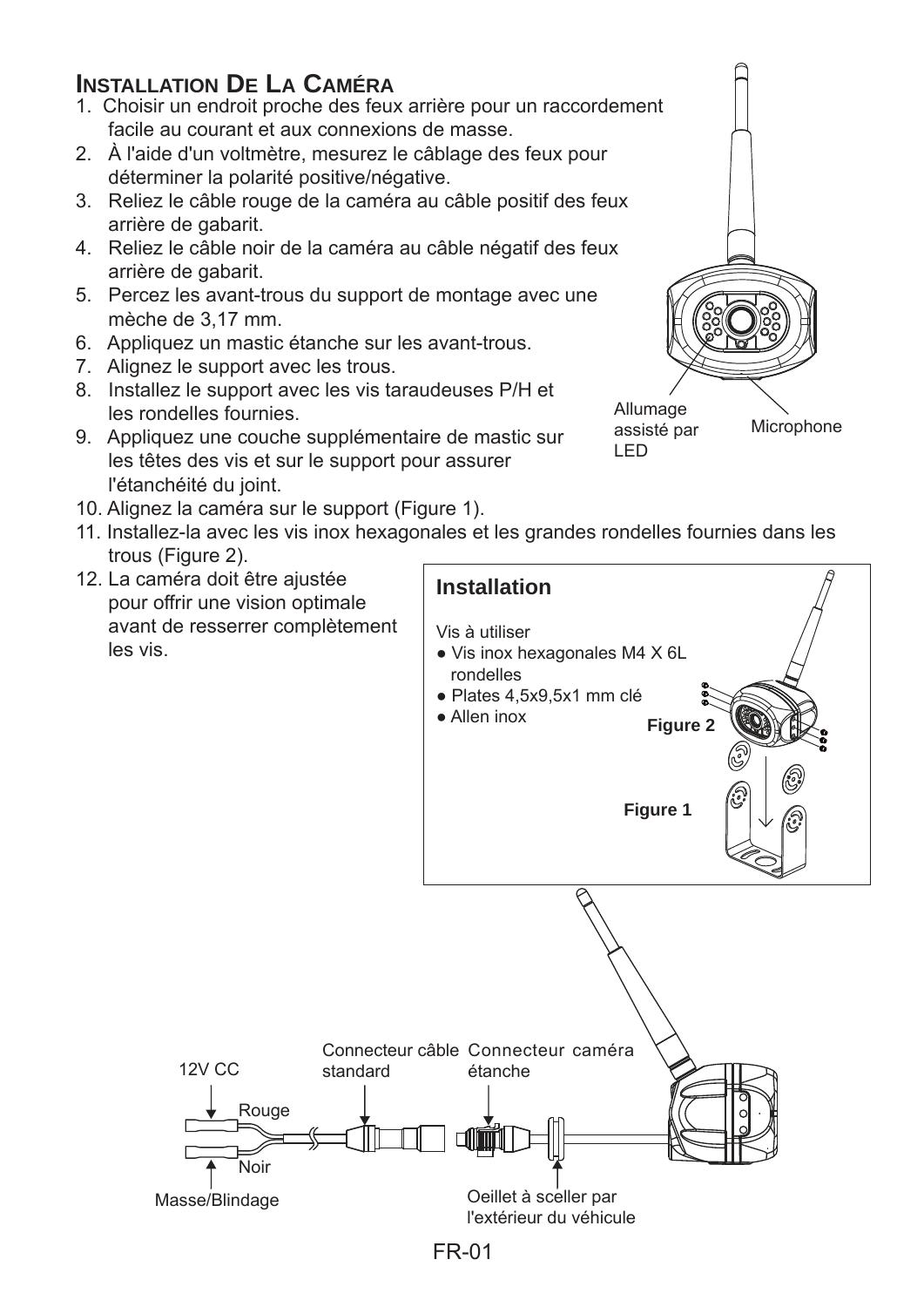# **INSTALLATION DU MONITEUR**

- 1. Branchez le câble d'alimentation dans l'arrière du moniteur.
- 2. Attachez le support à ventouse à l'arrière de l'écran avec le support fourni.
- 3. Localisez la section de verre plat sur votre pare-brise (qui ne bloque pas votre vision) et appliquez le support d'aspiration. Enclenchez le levier dans la position de verrouillage (Figure 5).
- 4. Branchez le cordon d'alimentation à une prise de 12 volts CD.
- 5. Alignez l'antenne dans sa position verticale, parallèle à l'écran.



# **FONCTIONNEMENT**

- 1. Appuyez sur le bouton d'alimentation sur le moniteur et allumez les feux de stationnement de votre véhicule.
- 2. Dans le coin en haut à gauche de l'écran, vous verrez le niveau de signal.
- 3. Réglez le support d'aspiration pour fournir le meilleur angle de vue.

# **PROCESSUS DE JUMELAGE**

Ce système dispose d'une fonction d'auto-couplage. Si votre moniteur ne reçoit pas le signal de la caméra, les deux ne peuvent être couplés correctement.

- 1. Le moniteur doit être connecté à une alimentation électrique de 12 volts CD.
- 2. Appuyez sur le bouton SELECT/PAIR à l'avant du moniteur sur le mode prévu et sélectionnez la source AV appropriée (AV1-AV4).
- 3. Appuyez et maintenez le bouton "SELECT / PAIR" à l'avant de l'écran pendant 5 secondes et relâchez. (l'écran affichera "PAIRING START")
- 4. Appliquez une alimentation de 12 volts CC à la caméra (Caméra 1 Caméra 4 correspondant au Moniteur AV1 - AV4).

Si cela a été fait correctement, le moniteur affichera " SAVE DATA". Si le couplage n'a pas réussi, l'écran affichera " PAIRING FAIL". Si vous obtenez ce message, répétez les étapes 3-4.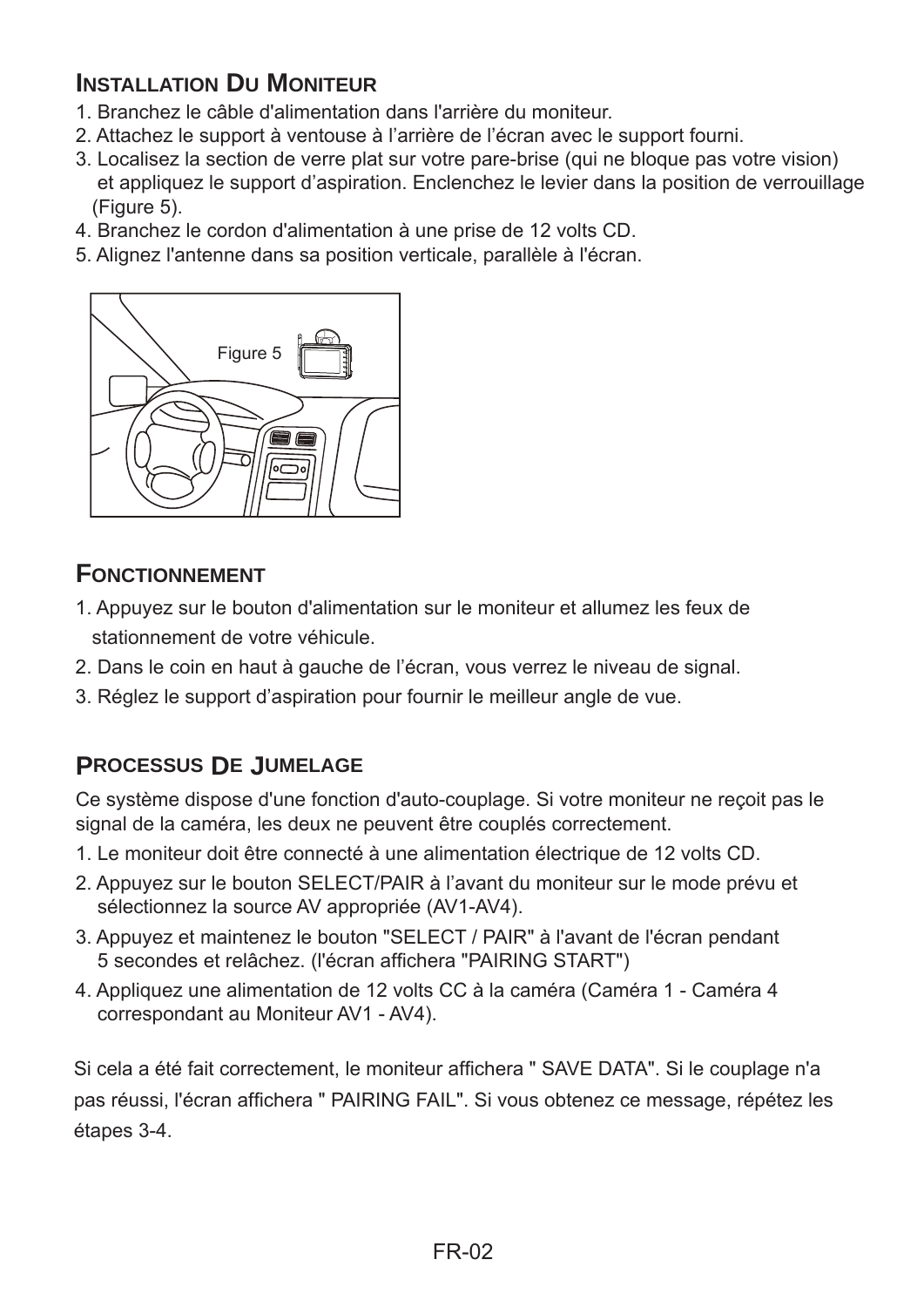# **BOUTONS PRINCIPAUX**



#### **1. BOUTON D'ALIMENTATION**

- Appuyez une fois pour allumer l'écran.
- Appuyez de nouveau pour éteindre l'écran.

## **2. BOUTON DE SELECTION/COUPLAGE**

- Appuyez sur le bouton de SELECTION/COUPLAGE moins d'1 seconde et la chaine changera.
- Appuyez sur le bouton de SELECTION/COUPLAGE plus de 5 secondes et le mode couplage sera activé.

### **3. BOUTON MENU**

- Appuyez moins d'1 seconde pour entrer dans le mode d'ajustement du contraste, brillance, couleur, teinte, miroir, arrêt d'alimentation, luminosité, écran de veille et marqueur d'échelle
- Appuyez sur les boutons haut ou bas pour changer les niveaux de menu.

| Contraste | <b>Brillance</b>  |
|-----------|-------------------|
|           |                   |
|           |                   |
|           |                   |
|           |                   |
|           |                   |
|           |                   |
|           |                   |
| Contrast  | <b>Brightness</b> |
|           |                   |
|           |                   |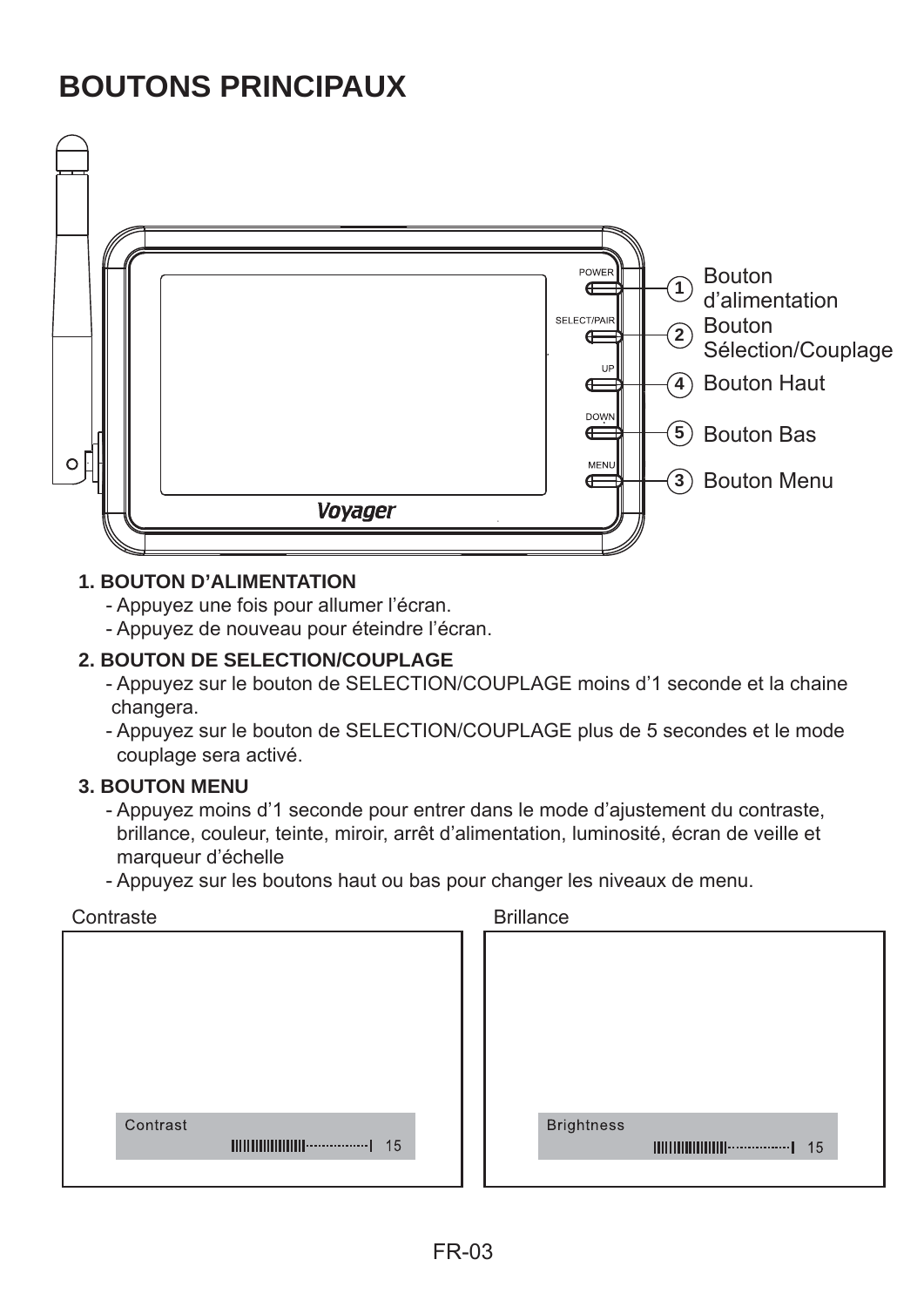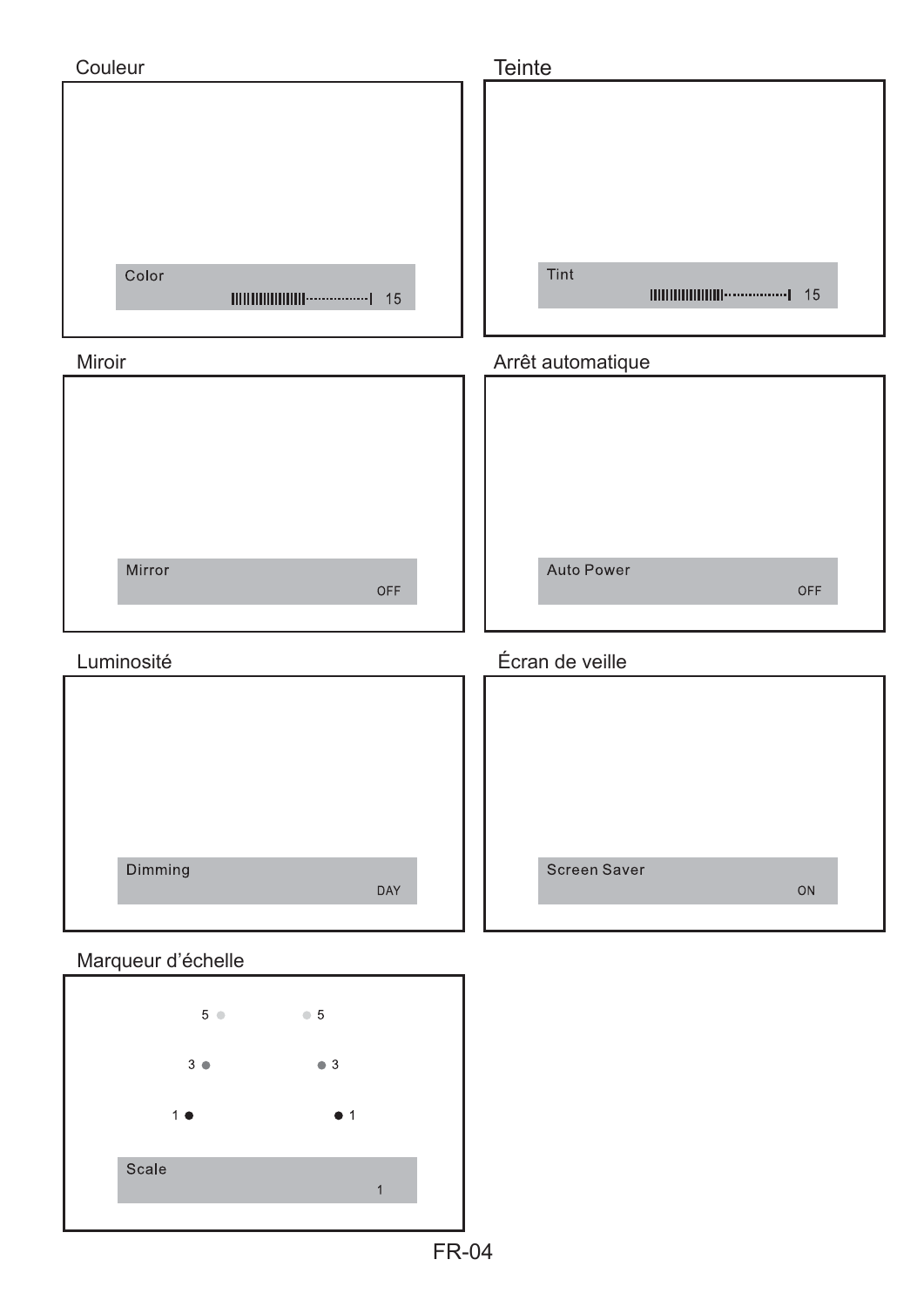# **BOUTONS 4. HAUT ET 5. BAS**

#### **Fonction pour le contrôle de brillance, du contraste, de la couleur et teinte**

- Appuyez sur le bouton "HAUT" pour augmenter le niveau de brillance, de contraste, de couleur ou de teinte pendant l'accès au mode d'ajustement du menu
- Appuyez sur le bouton "BAS" pour diminuer le niveau de brillance, de contraste, de couleur ou de teinte pendant l'accès au mode d'ajustement du menu

### **Fonction de contrôle miroir**

- Appuyez sur le bouton "HAUT" pour changer la fonction miroir sur ON ou OFF pendant l'accès au mode d'ajustement du menu.
- Appuyez sur le bouton "BAS" pour changer la fonction miroir sur ON ou OFF pendant l'accès au mode d'ajustement du menu.

### **Fonction d'arrêt automatique**

- Appuyez sur le bouton "HAUT" pour changer l'arrêt automatique sur ON ou OFF pendant l'accès au mode d'ajustement du menu.
- Appuyez sur le bouton "BAS" pour changer l'arrêt automatique sur ON ou OFF pendant l'accès au mode d'ajustement du menu**.**

Remarque :

 Arrêt automatique activé – Le système se remet automatiquement sur un état de marche quand il est allumé.

 Arrêt automatique désactivé – Le système se remet automatiquement sur un état de pause quand il est allumé.

### **Fonction luminosité**

- Appuyez sur le bouton "HAUT" pour changer la luminosité sur JOUR ou NUIT pendant l'accès au mode d'ajustement du menu.
- Appuyez sur le bouton "BAS" pour changer la luminosité sur JOUR ou NUIT pendant l'accès au mode d'ajustement du menu.

### Remarque :

La luminosité est de 100 % en mode JOUR

La luminosité est de 50 % en mode NUIT

### **Fonction écran de veille**

- Appuyez sur le bouton "HAUT" pour changer l'écran de veille sur ON ou OFF pendant l'accès au mode d'ajustement du menu.
- Appuyez sur le bouton "BAS" pour changer l'écran de veille sur ON ou OFF pendant l'accès au mode d'ajustement du menu.

### Remarque :

La luminosité est de 10 % quand l'écran de veille est activé.

L'écran de veille s'activera si aucun bouton n'est pressé pendant 1 minute.

La luminosité reviendra sur JOUR ou NUIT quand un bouton sera pressé.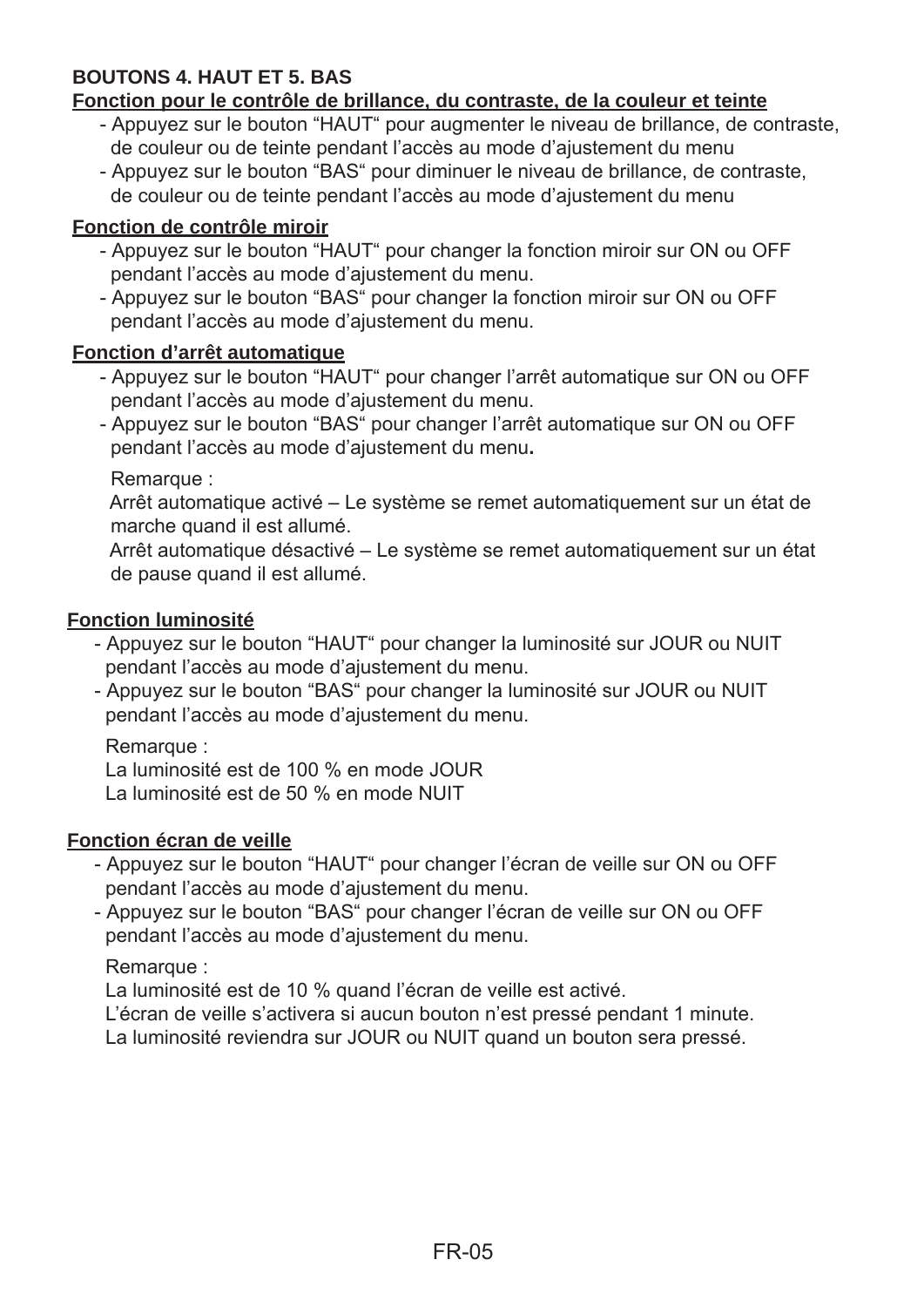### **Fonction marqueur d'échelle**

- Appuyez "HAUT" ou "BAS" pour changer le mode de marqueur d'échelle.

1. Mode OFF















# **Fonction de contrôle du volume du haut-parleur :**

- Appuyez sur le bouton "HAUT" pour augmenter le volume.
- Appuyez sur le bouton "BAS" pour diminuer le volume.

Volume

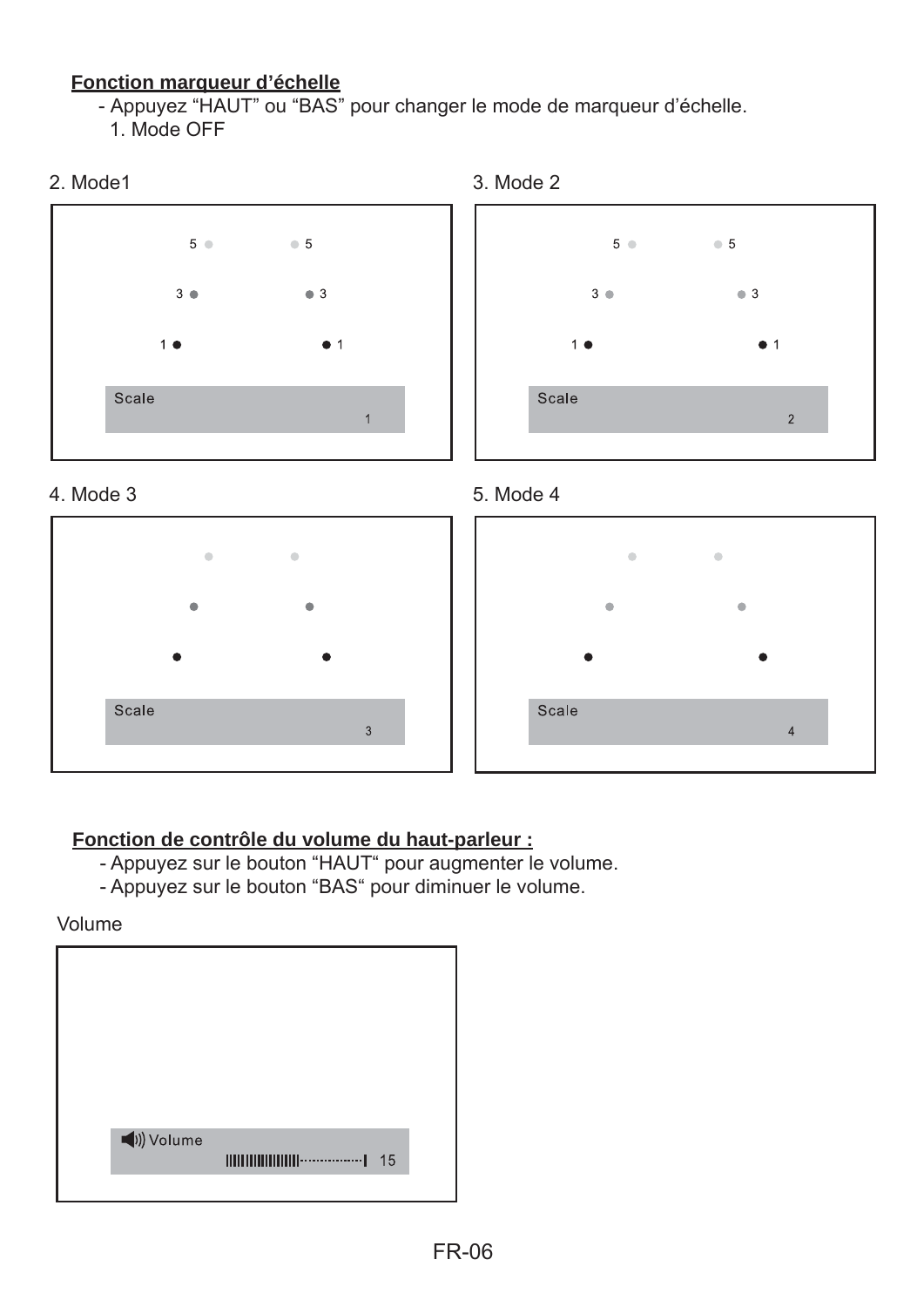# **REMARQUE IMPORTANTE RELATIVE A LA FCC :**

# 15.105(b)

Cet équipement a été testé et respecte les limites des appareils numériques de Classe B, selon la Partie 15 des Règles FCC. Ces limites sont prévues pour fournir une protection adéquate contre les interférences néfastes dans les installations résidentielles. Cet équipement génère, utilise et peut émettre de l'énergie radiofréquence et, s'il n'est pas installé et utilisé en accord avec les instructions, peut causer des interférences néfastes aux communications radio. Toutefois, il n'est pas garanti que ces interférences n'arriveront pas dans une installation particulière. Si cet équipement cause des interférences néfastes aux réceptions radio ou télévision, qui peuvent être déterminées en éteignant l'équipement et en le rallumant, l'utilisateur est encouragé à essayer de corriger les interférences par l'une ou plusieurs des mesures suivantes :

- Réorienter ou déplacer l'antenne de réception.
- Augmenter la distance entre l'équipement et le récepteur.
- Connecter l'équipement dans une sortie sur un circuit différent de celui auquel le récepteur est connecté.
- Consulter le revendeur ou un technicien spécialisé en radio/TV pour obtenir de l'aide.

# 15.21

Vous êtes averti que tout changement ou modification non expressément approuvé par la partie responsable de la conformité peut annuler le droit de l'utilisateur à se servir de l'équipement.

Pour respecter les exigences d'exposition aux radiofréquences de la FCC, l'antenne ou les antennes utilisée(s) pour cet émetteur doivent être installées à une distance de séparation d'au moins 20 cm de toute personne et ne doivent pas être situées au même endroit ou fonctionner en même temps qu'une autre antenne ou un autre émetteur. Aucune modification de l'antenne ou de l'appareil n'est autorisée. Toute modification de l'antenne ou de l'appareil pourrait entraîner le dépassement du seuil d'exposition aux radiofréquences établi par la FCC et entraîner la perte du droit d'utilisation de cet équipement.

# **AVERTISSEMENTS SUR LE SYSTÈME DE CAMÉRA-MONITEUR !**

- 1. Le système de caméra-moniteur ne se substitue pas mais complète l'utilisation des rétroviseurs latéraux/ arrières du véhicule.
- 2. Les objets visualisés sur le système de caméra-moniteur sont plus proches qu'ils ne paraissent. Reculez avec prudence et soyez prêt à vous arrêter.

# **AVIS 1 :**

Tout changement ou modification n'ayant pas fait l'objet d'une autorisation expresse par la partie responsable de la conformité peut entrainer la perte du droit d'utilisation de cet équipement.

# **AVIS 2 :**

Notre technologie sans fil WiSight offre pratiquement le même niveau de performances qu'un système câblé. Toutefois, de légers retards et une diminution du signal sont possibles en raison de l'application ou de facteurs ambiants.

Il est conseillé de laisser une distance d'au moins 1 mètre (3 pieds) entre tout appareil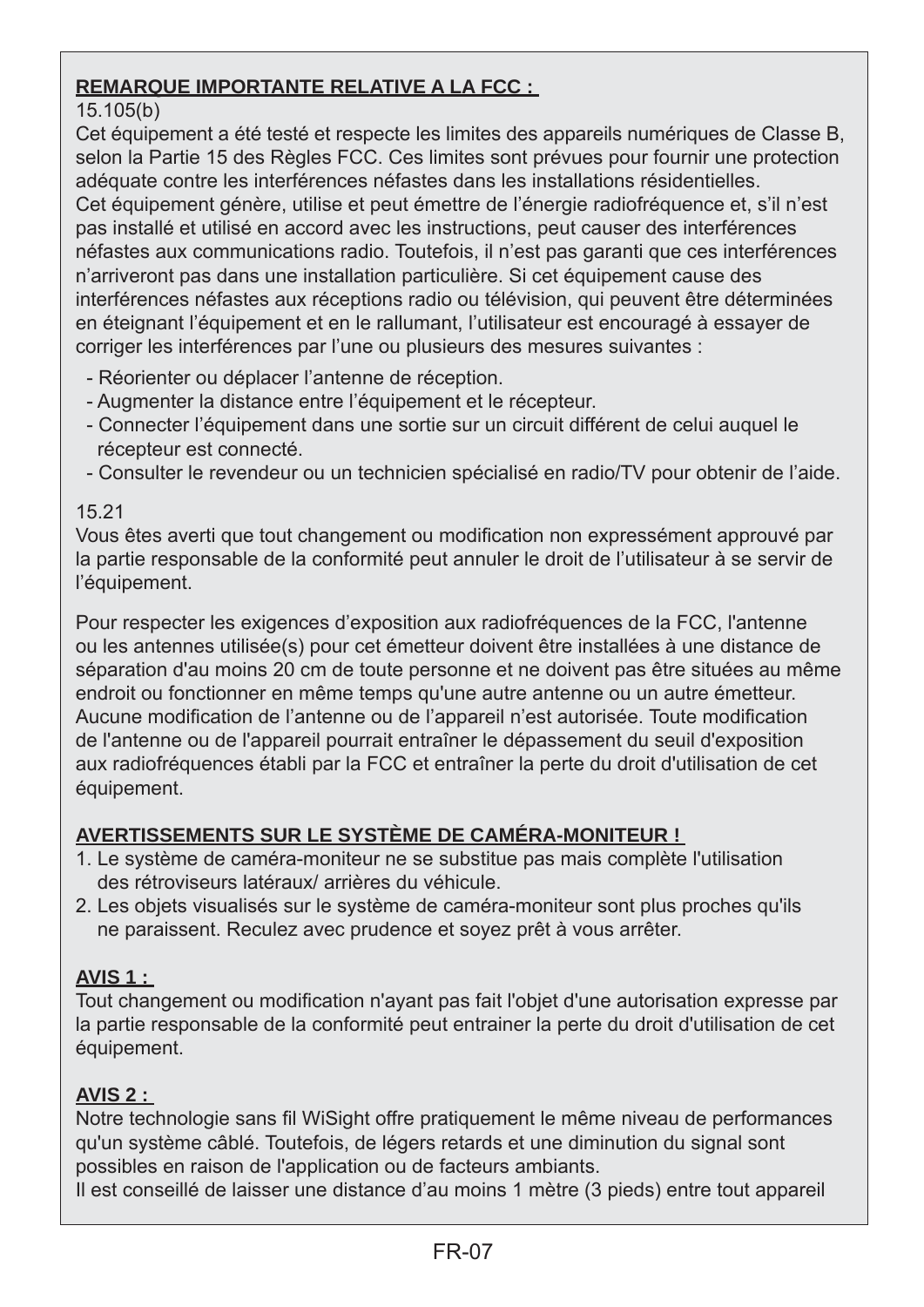transmetteur/récepteur, y compris les composants de WiSight. Cela peut inclure des systèmes Wi-Fi à l'intérieur du véhicule, des points Wi-Fi personnels, des dispositifs Bluetooth ou des Caméras et des moniteurs sans fil supplémentaires. Cette liste n'est pas exhaustive.

Si vous utilisez un système d'observation Voyager WiSight Digital Wireless avec un autre dispositif qui transmet ou reçoit et que vous rencontrez des difficultés à faire fonctionner le système, le(s) dispositif(s) pourraient être trop proches soit du moniteur, soit de la caméra WiSight.

Remettez au moins un mètre (3 pieds) de distance entre les dispositifs et réessayez pour que cela fonctionne bien.

# **DIAGNOSTIC DE PANNE**

| Le moniteur ne s'allume<br>pas.  | - Vérifiez le branchement du cordon d'alimentation entre<br>le moniteur et la prise 12V CC.<br>- Vérifiez le fusible de l'adaptateur allume-cigare.                                                                                                                                        |
|----------------------------------|--------------------------------------------------------------------------------------------------------------------------------------------------------------------------------------------------------------------------------------------------------------------------------------------|
| Écran affiche "Aucun<br>signal". | - Vérifiez l'alimentation de la caméra sur 12V CC<br>- Assurez-vous que l'antenne est bien fixée et orientée<br>correctement.<br>- Assurez-vous que le moniteur est réglé sur AV1<br>- Essayez de connecter manuellement le système.<br>Voir Processus de connexion pour les instructions. |
| Réception instable.              | - Assurez-vous que l'antenne est bien installée et fixée<br>à la verticale.                                                                                                                                                                                                                |

Pour toute assistance technique plus détaillée, veuillez contacter le : 1-877-305-0445 Les caractéristiques et spécifications sont sujettes à changement avec les notices.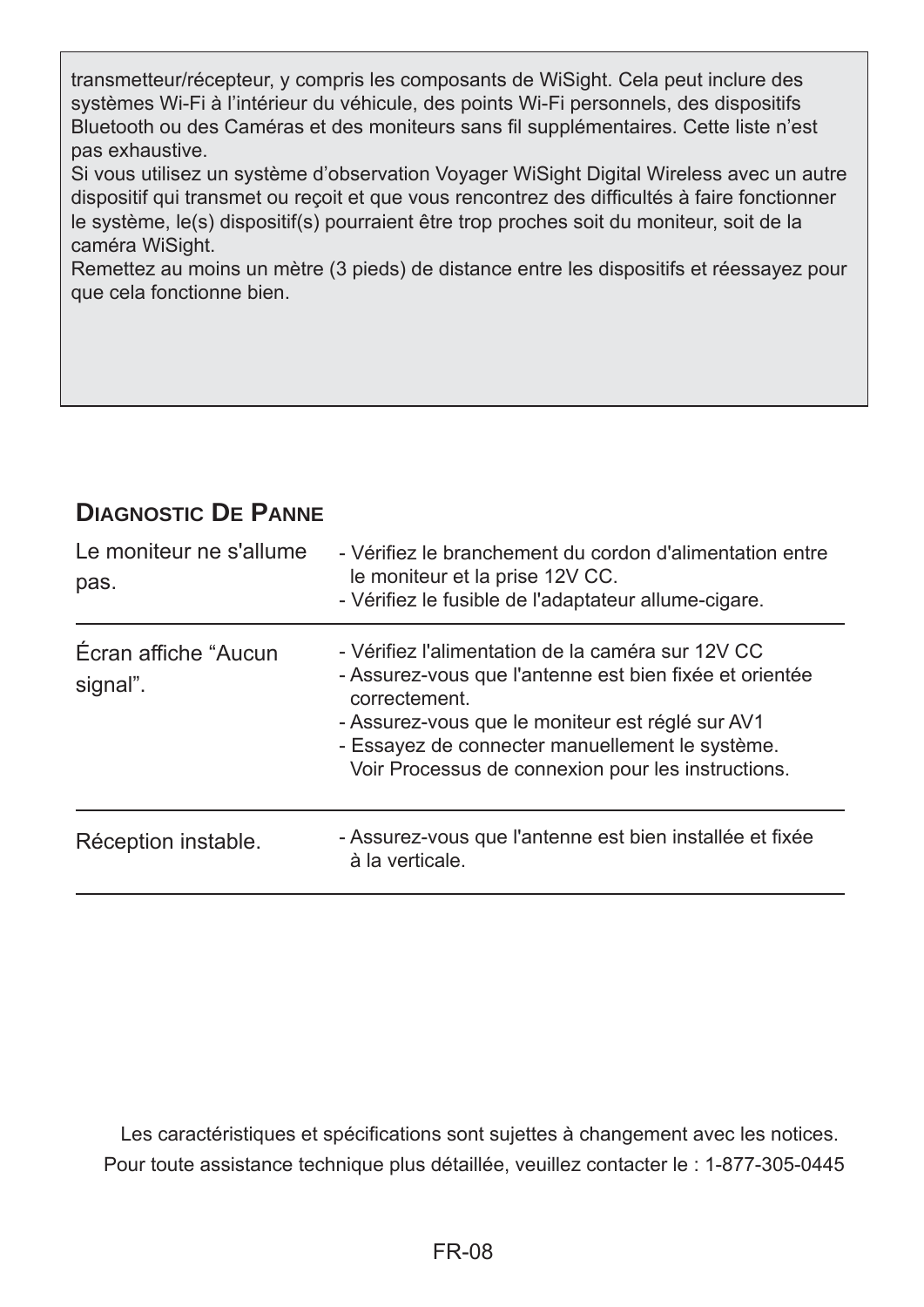



# **PRINCIPAIS CARACTERÍSTICAS:**

- Fácil instalação, compatível com a maioria dos aplicativos
- Monitor de 4,3" vem com suporte a ventosa e tomada de 12 volts CC para uma fácil portabilidade
- A câmera se conecta aos faróis de iluminação traseiros ou circuito de 12V
- Tecnologia WiSight®- nenhum necessita de fio ou cabeamento
- Sem interferência
- O sinal é transmitido através e em torno de objetos até 18 metros de distância
- Imagem nítida, limpa e ininterrupta
- Escalonável para até quatro câmeras sem fio (WVCMS130AP) e uma câmera com cabo Voyage
- Opção de Visualização Normal ou Espelhada

Está incluso na embalagem um monitor colorido LCD de 4,3", uma tomada de acessório de 12 Volts CC, uma entrada de cabo para câmera a cabo, um suporte a ventosa para o monitor, uma câmera colorida traseira, equipamento em aço inoxidável e esquadro não-corrosivo para montagem da câmera.

WVOS43 W Sistema de observação S digital sem fio



**VOCÊ IRÁ PRECISAR DE**

- Voltímetro
- Vedante à prova d'água
- Furadeira e broca de 1/8"
- Chave phillips

Português

**PATENTE PENDENTE**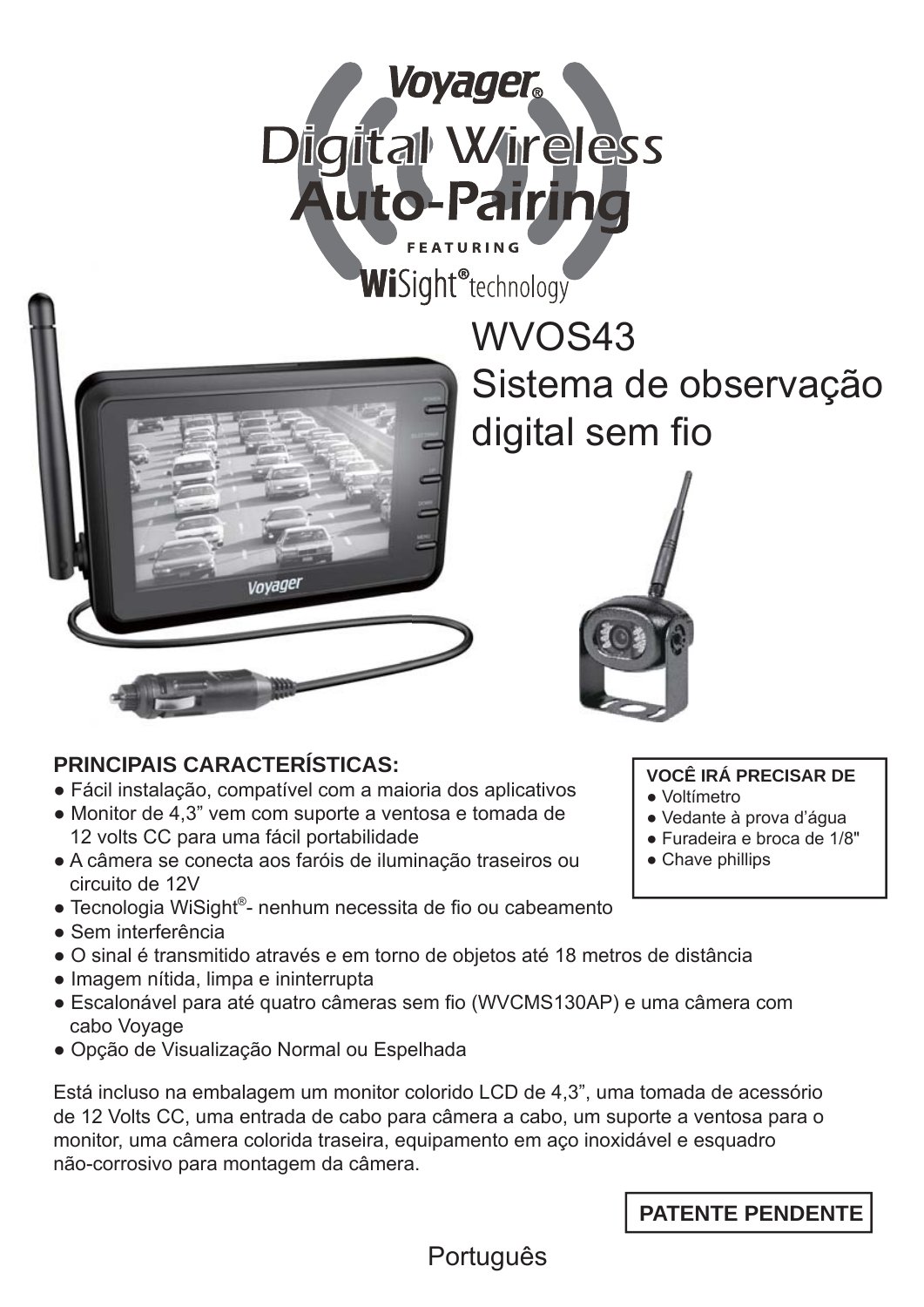# **INSTALAÇÃO DA CÂMERA**

- 1. Escolha um local próximo aos faróis de iluminação traseiros para fácil ligação de alimentação e terra.
- 2. Utilizando um voltímetro, teste a fiação dos faróis para determinar a polaridade positiva/negativa.
- 3. Conecte o fio vermelho da câmera ao fio positivo dos faróis de iluminação traseiros.
- 4. Conecte o fio preto da câmera ao fio negativo dos faróis de iluminação negativo dos faróis de iluminação traseiros.
- 5. Faça os furos para montagem do suporte usando uma broca de 1/8".
- 6. Aplique vedante à prova d'água nos furos..
- 7. Alinhe o suporte com os furos.
- 8. Instale o suporte utilizando os parafusos de fixação e as arruelas fornecidas.
- 9. Aplique uma camada extra de vedante às cabeças dos parafusos e ao suporte para garantir total vedação.
- 10. Alinhe a câmera ao suporte (Figura 1).
- 11. Instale a câmera utilizando os parafusos Allen de aço inox e as arruelas fornecidas conforme a furação (Figura 2).
- 12. A câmera deve ser ajustada na melhor posição antes de apertar totalmente estes Parafusos.

12V CC



Iluminação auxiliar Microfone

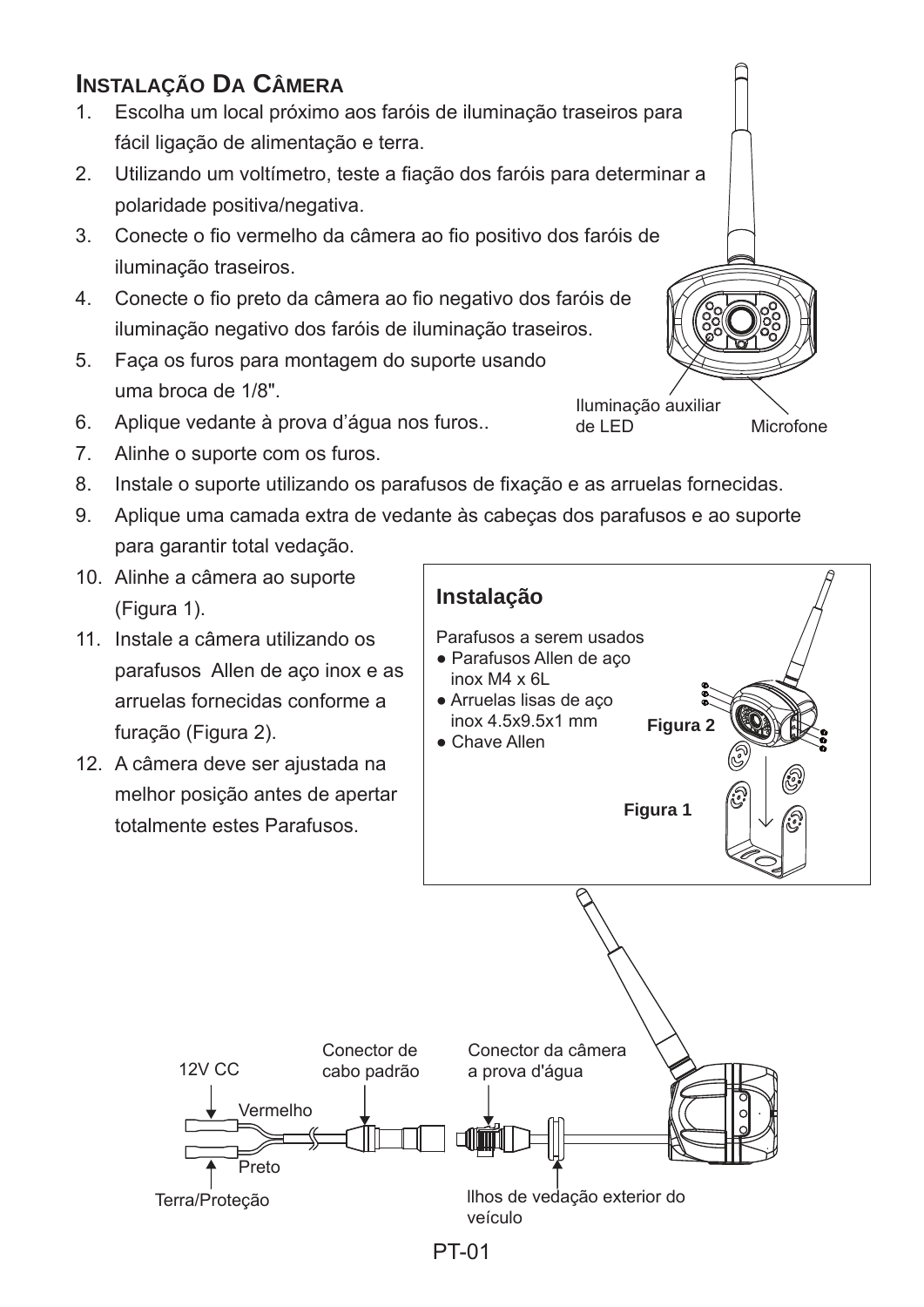# **INSTALAÇÃO DO MONITOR**

- 1. Coloque o cabo de alimentação de energia na parte de trás do monitor.
- 2. Fixe o suporte com ventosa à parte traseira do monitor com o esquadro fornecido.
- 3. Localize uma zona plana do vidro do carro (e que não bloqueie a sua visão) e aplique a ventosa. Trave a alavanca (Imagem 5).
- 4. Ligue o cabo da alimentação a uma saída de 12 Volt DC de energia.
- 5. Alinhe a antena na posição vertical, paralela ao monitor.



# **FUNCIONAMENTO**

- 1. Pressione o botão power no monitor e ligue as luzes do seu veículo.
- 2. No canto superior esquerdo do monitor, você encontrará o medido de força de sinal.
- 3. Ajuste a ventosa de forma a dar-lhe o melhor angulo de visão do aparelho.

# **PROCESSO DE SINCRONIZAÇÃO**

Este sistema tem a função de Pareamento Automático. Se seu monitor não está recebendo sinal da sua câmera; talvez os dois não estão pareados corretamente.

- 1. O monitor deve ser conectado a uma fonte DC de 12 Volts.
- 2. Pressione o botão SELECT/PAIR na frente do monitor no modo esperado & selecione a fonte AV apropriada (AV1-AV4).
- 3. Pressione e segure o botão " SELECT/PAIR " na frente do monitor por 5 segundos e solte o botão. (Monitor exibirá " PAIRING START ")
- 4. Ligue 12 Volt DC a câmera.(Câmera 1 Câmera 4 correspondendo ao AV1 AV4 do Monitor)

Se foi feito corretamente, o monitor exibirá " SAVE DATA ". Se o pareamento não foi feito com sucesso, o monitor exibirá " PAIRING FAIL ". Se você receber esta mensagem, repita os passos 3-4.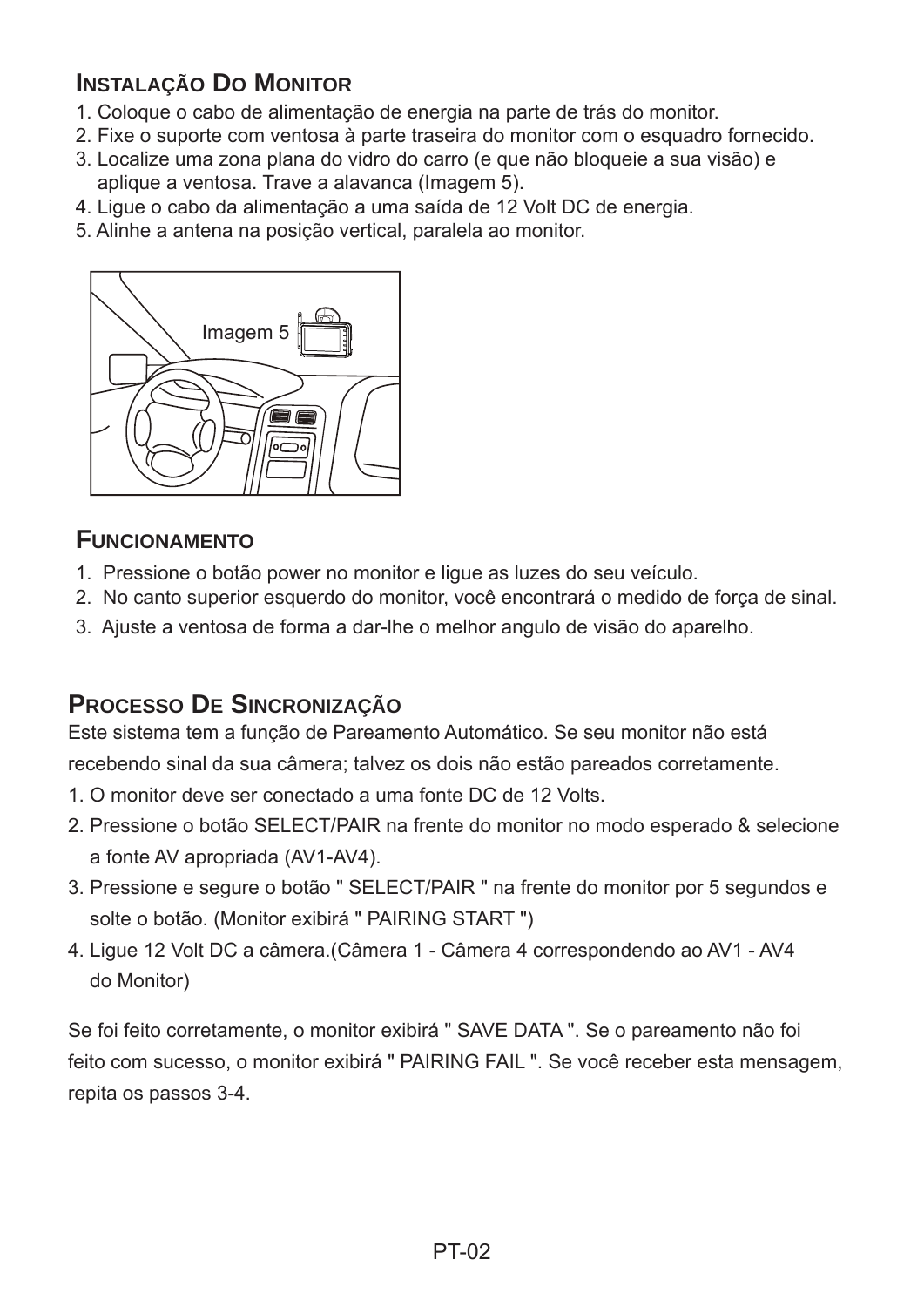# **FUNÇÃO DOS BOTÕES**



### **1. Botão De Ligar/Desligar**

- Pressione uma vez para ligar o monitor.
- Pressione novamente para desligar o monitor.

# **2. BOTÃO DE SELEÇÃO/SINCRONIZAÇÃO**

- Aperte o botão de Seleção/Sincronização por menos de 1 segundo para mudar o canal.
- Aperte o botão de Seleção/Sincronização por cerca de 5 segundo para habilitar o modo de sincronização.

# **3. BOTÃO DO MENU**

- Pressione por menos de 1 segundo e você entrará em Contraste, Brilho, Cor, Matiz, Espelhamento, Desligamento automático, Escurecimento, Protetor de Tela e modo de ajuste de Marcador de Escala.
- Pressione o botão de cima ou baixo para ajustar o nível do menu.

| Contraste | <b>Brilho</b>     |
|-----------|-------------------|
|           |                   |
|           |                   |
|           |                   |
|           |                   |
|           |                   |
|           |                   |
|           |                   |
| Contrast  | <b>Brightness</b> |
|           |                   |
|           |                   |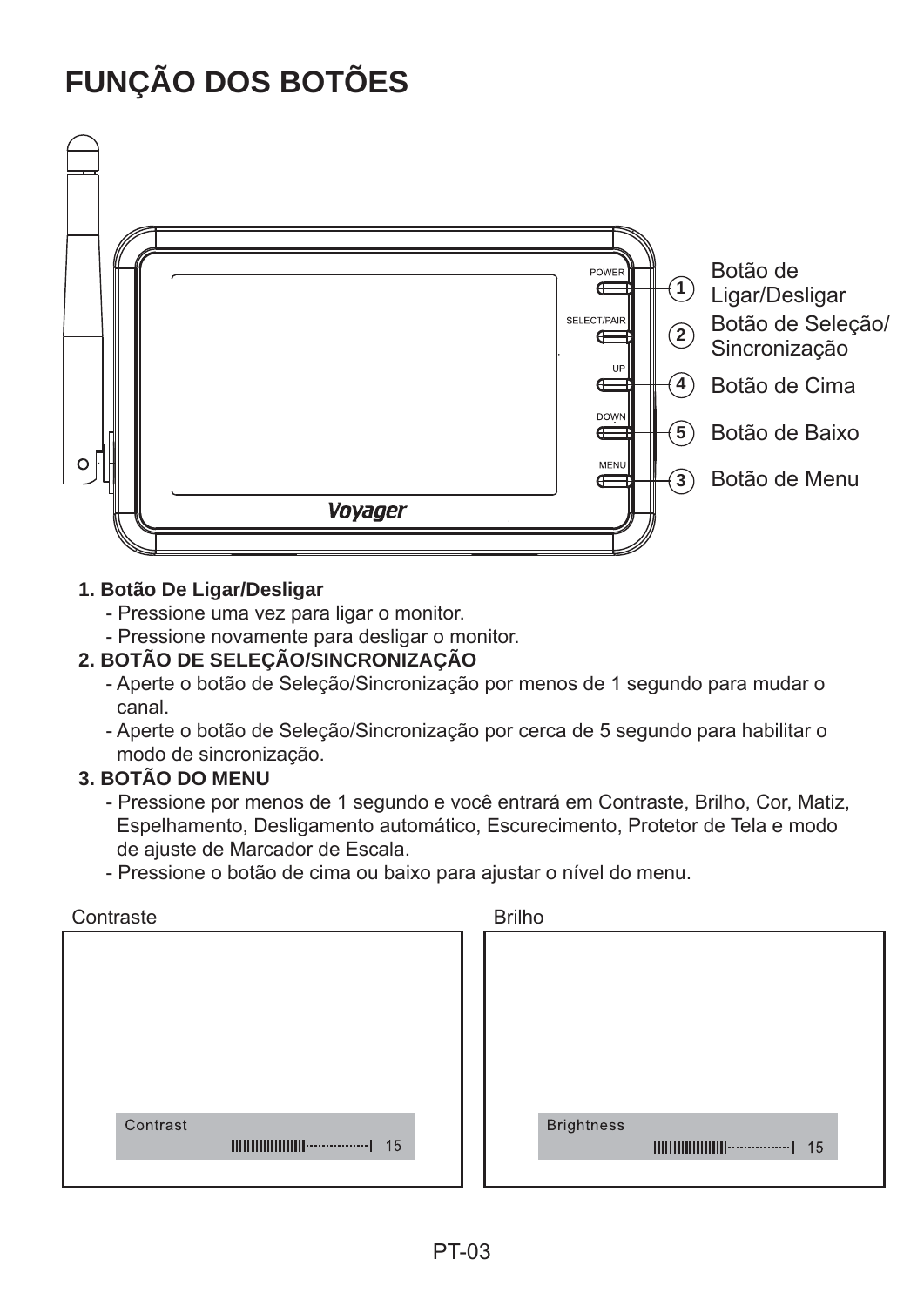| Cor                           | Matiz                                                                                          |
|-------------------------------|------------------------------------------------------------------------------------------------|
| Color                         | Tint<br>$\text{III}\text{III}\text{III}\text{III}\text{III}\text{III}\text{}\text{}\text{}$ 15 |
| Espelhamento                  | Desligamento automático                                                                        |
| Mirror<br>OFF                 | Auto Power<br>OFF                                                                              |
| Escurecimento                 | Protetor de Tela                                                                               |
| Dimming<br>DAY                | Screen Saver<br>ON                                                                             |
| Marcador de Escala            |                                                                                                |
| $5^{\circ}$<br>$\bullet$ 5    |                                                                                                |
| 3 <sub>o</sub><br>$\bullet$ 3 |                                                                                                |

PT-04

 $\bullet$  1

 $\overline{1}$ 

 $1<sub>o</sub>$ 

Scale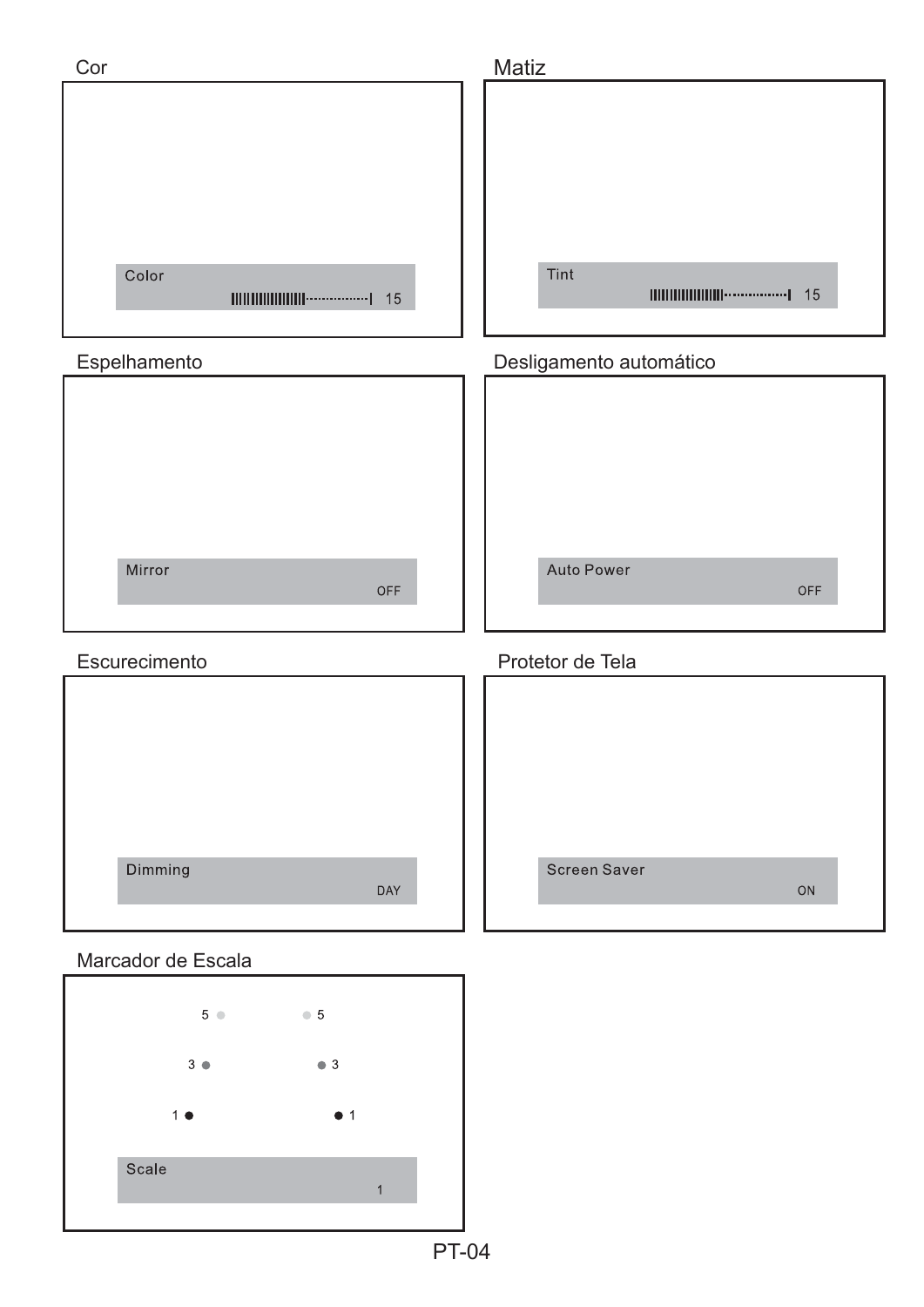# **BOTÕES 4.CIMA E 5.BAIXO**

# **Função de controle de Brilho, Contraste, Cor e Matiz**

- Pressionando o botão "CIMA" você aumenta o nível do brilho, contraste, cor ou matiz ao acessar o modo de ajuste do menu.
- Pressionando o botão "BAIXO" você diminui o nível do brilho, contraste, cor ou matiz ao acessar o modo de ajuste do menu.

# **Função para Controle de Espelhamento**

- Pressionando o botão "CIMA" você mudará as definições de espelhamento para LIGADO ou DESLIGADO ao acessar o modo de ajuste do menu.
- Pressionando o botão "BAIXO" você mudará as definições de espelhamento para LIGADO ou DESLIGADO ao acessar o modo de ajuste do menu.

### **Função de Desligamento automático**

- Pressionando o botão "CIMA" você mudará as definições de Desligamento automático para LIGADO ou DESLIGADO ao acessar o modo de ajuste do menu.
- Pressionando o botão "BAIXO" você mudará as definições de Desligamento automático para LIGADO ou DESLIGADO ao acessar o modo de ajuste do menu.

Observação:

 Desligamento automático ligada - O sistema retorna automaticamente ao estado de ligado quando selecionado.

 Desligamento automático desligada - O sistema retorna automaticamente ao estado de desligado quando selecionado.

### **Função de Escurecimento**

- Pressionando o botão "CIMA" você mudará as definições de Escurecimento para DIA ou NOITE ao acessar o modo de ajuste do menu.
- Pressionando o botão "BAIXO" você mudará as definições de Escurecimento para DIA ou NOITE ao acessar o modo de ajuste do menu.

### Observação:

A luminosidade é 100% quando em modo DIA.

A luminosidade é 50% quando em modo NOITE.

# **Função de Protetor de Tela**

- Pressionando o botão "CIMA" você mudará as definições de Protetor de Tela para LIGADO ou DESLIGADO ao acessar o modo de ajuste do menu.
- Pressionando o botão "BAIXO" você mudará as definições de Protetor de Tela para LIGADO ou DESLIGADO ao acessar o modo de ajuste do menu.

# Observação:

A luminosidade é 10% quando o Protetor de Tela estiver ligado.

O protetor de tela aparecerá quando nenhum botão for pressionado em 1 minuto.

A luminosidade voltará para DIA ou NOITE quando algum botão for pressionado.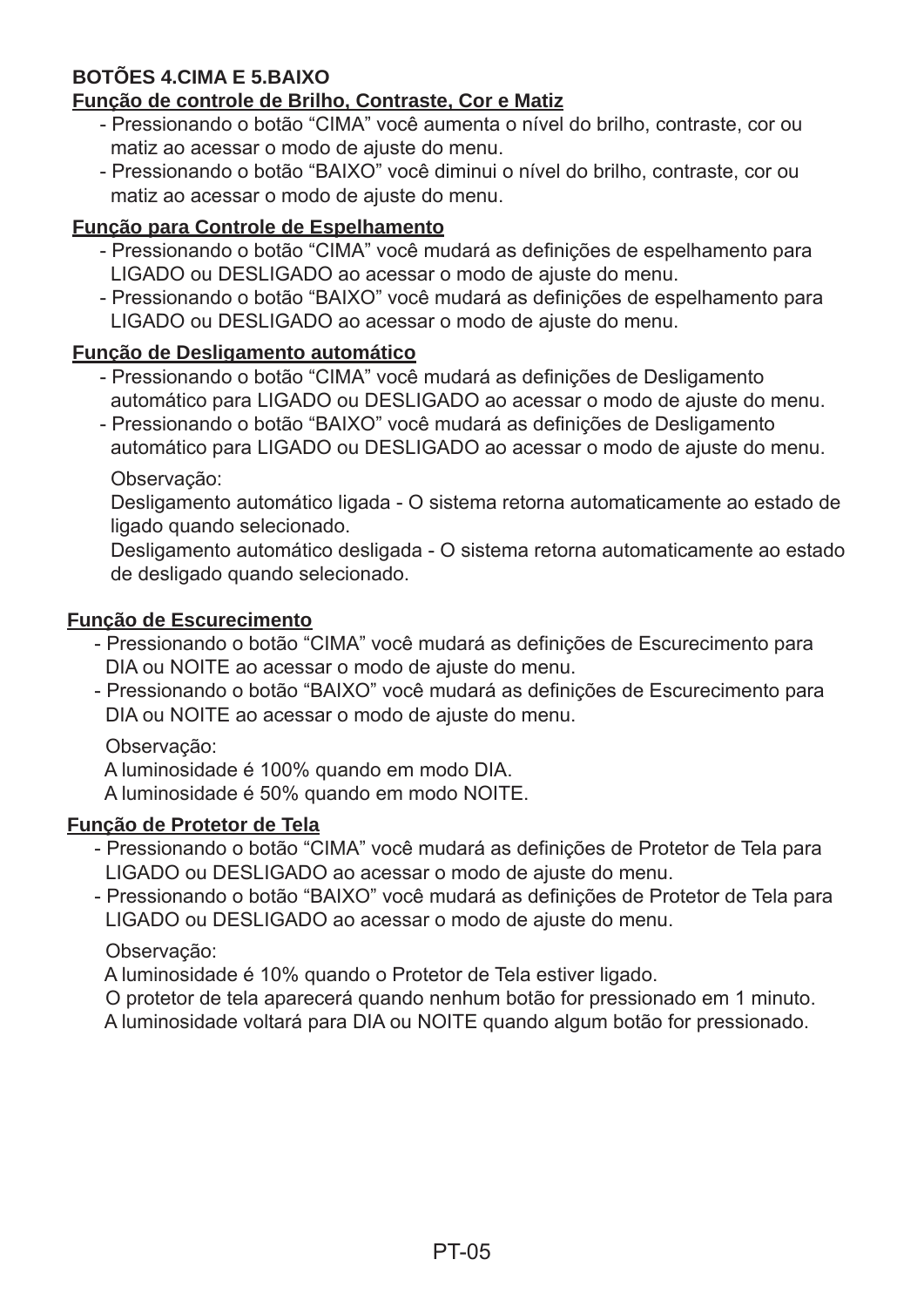### **Função de Marcador de Escala**

- Pressione "CIMA ou "BAIXO" para alterar o modo Marcador de Escala.

1. Modo DESLIGADO





# **Função de Controle do Volume do Alto-falante:**

- Pressione "CIMA" para aumentar o volume.
- Pressione "BAIXO" para diminuir o volume.

Volume







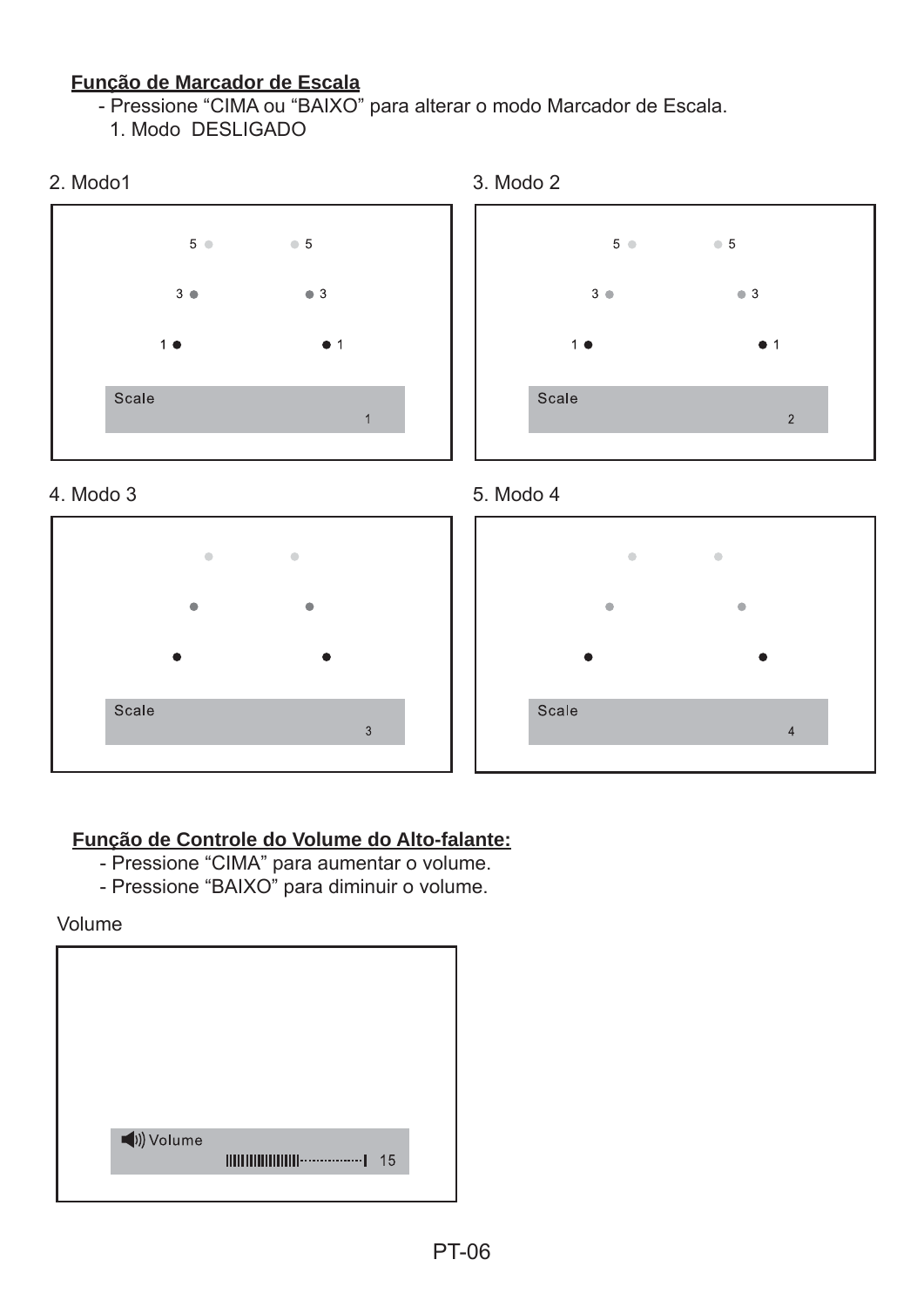# **OBSERVAÇÃO IMPORTANTE DA FCC:**

### 15.105(b)

Este equipamento foi testado e está em conformidade com os limites para um dispositivo digital de Classe B, de acordo com a parte 15 das normas da FCC. Estes limites foram definidos para proporcionar uma proteção razoável contra interferências danosas em uma instalação residencial. Este equipamento gera, utiliza e pode irradiar energia de radiofrequência e, caso não seja instalado e usado de acordo com as instruções, pode causar interferência danosa às radiocomunicações. Entretanto, não há garantias de que a interferência não ocorrerá em uma instalação em particular. Caso este equipamento cause interferência danosa à recepção de sinal de rádio ou televisão, o que pode ser verifi cado ligando e desligando o equipamento, é recomendado que o usuário tente corrigir a interferência através de uma ou mais medidas apresentadas a seguir:

- Reposicione ou realoque a antena receptora.
- Aumente a distância entre o equipamento e o receptor.
- Conecte o equipamento a uma saída em um circuito diferente ao qual o receptor está conectado.
- Consulte o vendedor ou um técnico experiente em rádio/tv para obter ajuda.

### 15.21

Mudanças ou modificações, não expressamente aprovadas pela parte responsável pela conformidade poderão anular a autoridade do usuário para operar o equipamento.

Para atender às exigências de exposição de RF da FCC, A(s) antena(s) utilizada(s) com este transmissor deve(m) ser instalada(s) a uma distância mínima de 20 cm de qualquer pessoa e não deve(m) ser posicionada(s) ou funcionar em conjunto com qualquer outra antena ou transmissor. Não é permitida nenhuma alteração da antena ou do dispositivo. Qualquer alteração desses itens poderá resultar em excesso aos limites de exposição de RF e anulação da permissão de uso do equipamento.

# **AVISOS SOBRE O SISTEMA CÂMERA-MONITOR**

- 1. O sistema câmera/monitor auxilia, mas não substitui o uso dos espelhos retrovisores do veículo.
- 2. Os objetos mostrados no sistema câmera/monitor estão mais próximos do que parecem. Ao dar a ré, dirija com cuidado e esteja alerta para parar imediatamente.

# **AVISO 1:**

Alterações ou modificações que não sejam expressamente aprovadas pela autoridade competente poderão anular a permissão de uso do equipamento.

# **AVISO 2:**

Nossa tecnologia sem fio WiSlght opera com um nível de desempenho bastante próximo de um sistema com fios. Contudo, pode haver pequenos atrasos e reduções de sinais devido a fatores de aplicação ou ambientais. Recomenda-se manter a distância de pelo menos 91 cm de qualquer dispositivo transmissor/receptor de RF, incluindo componentes WiSight. Isso inclui, mas não se limita a sistemas de Wi-Fi instalados em veículos, hotspots pessoais, dispositivos de Bluetooth ou monitores e câmeras sem